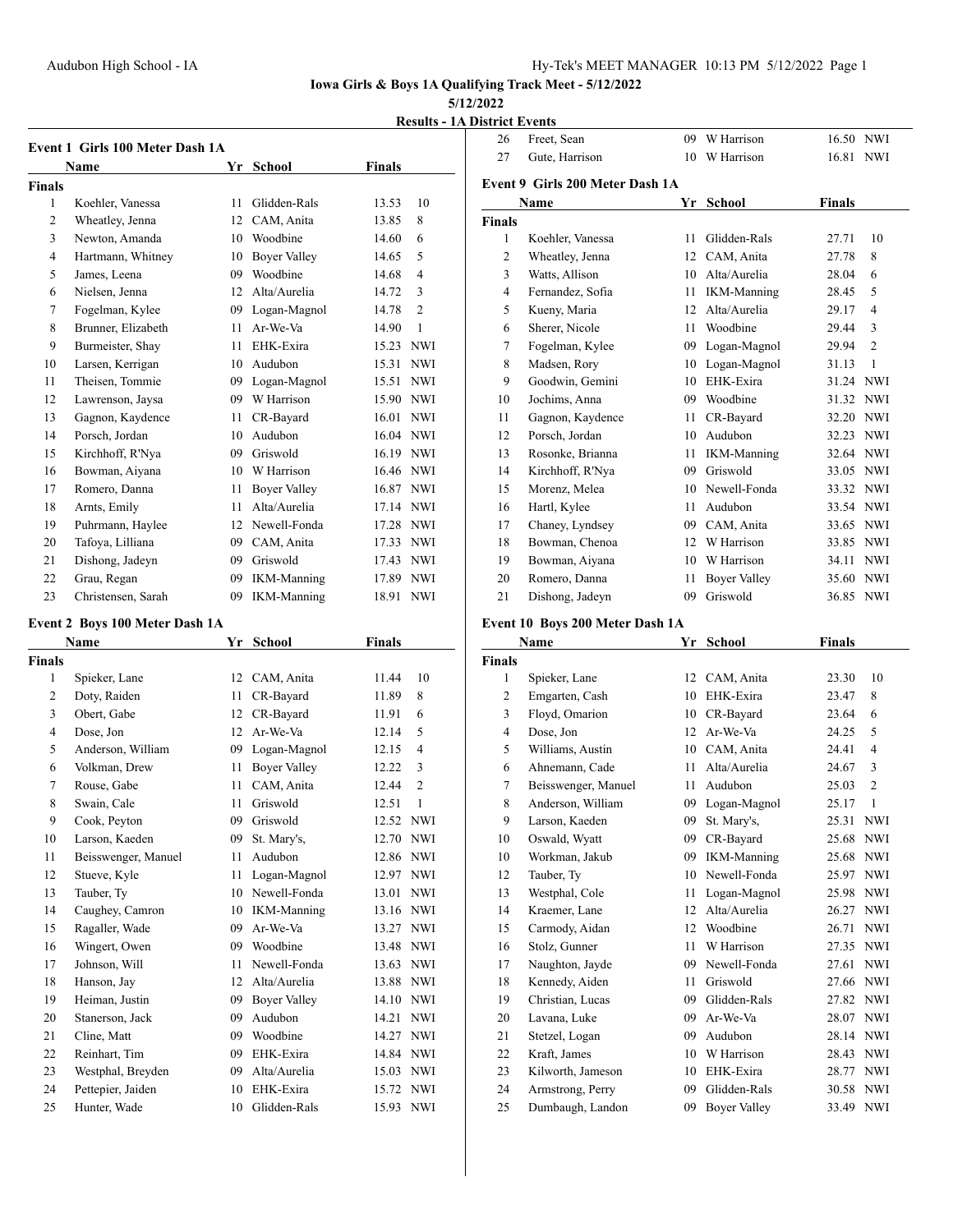## **5/12/2022**

**Results - 1A District Events**

| Event 17 Girls 400 Meter Dash 1A |                                 |    |                     |               |                |  |
|----------------------------------|---------------------------------|----|---------------------|---------------|----------------|--|
|                                  | Name                            |    | Yr School           | Finals        |                |  |
| <b>Finals</b>                    |                                 |    |                     |               |                |  |
| 1                                | Sporrer, Courtney               |    | 12 Logan-Magnol     | 1:01.97       | 10             |  |
| 2                                | Sherer, Nicole                  | 11 | Woodbine            | 1:03.26       | 8              |  |
| 3                                | Steinkuehler, Danyelle          |    | 09 Woodbine         | 1:07.74       | 6              |  |
| 4                                | Goodwin, Gemini                 |    | 10 EHK-Exira        | 1:11.20       | 5              |  |
| 5                                | Emgarten, Macy                  |    | 12 EHK-Exira        | 1:11.78       | $\overline{4}$ |  |
| 6                                | Rowe, Ava                       |    | 09 Logan-Magnol     | 1:13.86       | 3              |  |
| 7                                | Pedersen, Kerrigan              | 09 | Alta/Aurelia        | 1:13.89       | 2              |  |
| 8                                | Thompson, Macy                  |    | 09 CR-Bayard        | 1:16.05       | 1              |  |
| 9                                | Bowman, Chenoa                  |    | 12 W Harrison       | 1:17.13       |                |  |
| 10                               | Spoelstra, Kaitlynn             | 11 | <b>IKM-Manning</b>  | 1:17.14       |                |  |
| 11                               | Foran, Emily                    | 09 | Audubon             | 1:17.78       |                |  |
| 12                               | Mandel, Abby                    |    | 10 Boyer Valley     | 1:18.25       |                |  |
| 13                               | Testroet, Alissa                |    | 09 Audubon          | 1:19.90       |                |  |
| 14                               | Wallis, Grace                   | 11 | W Harrison          | 1:22.14       |                |  |
| 15                               | Sergi, Micaela                  |    | 12 IKM-Manning      | 1:22.73       |                |  |
| 16                               | Graham, Ava                     | 11 | Alta/Aurelia        | 1:29.69       |                |  |
|                                  |                                 |    |                     |               |                |  |
|                                  | Event 18 Boys 400 Meter Dash 1A |    |                     |               |                |  |
|                                  | <b>Name</b>                     |    | Yr School           | Finals        |                |  |
| <b>Finals</b>                    |                                 |    |                     |               |                |  |
| 1                                | Maas, Cale                      | 11 | CAM, Anita          | 52.11         | 10             |  |
| 2                                | Colwell, Nathan                 | 12 | Woodbine            | 52.83         | 8              |  |
| 3                                | Culbertson, Kolby               | 10 | CR-Bayard           | 53.43         | 6              |  |
| 4                                | Emgarten, Cash                  |    | 10 EHK-Exira        | 55.60         | 5              |  |
| 5                                | Dose, Jon                       |    | 12 Ar-We-Va         | 55.72         | $\overline{4}$ |  |
| 6                                | Kauffman, Joe                   |    | 12 CAM, Anita       | 56.40         | 3              |  |
| 7                                | Polzien, Abe                    |    | 09 IKM-Manning      | 57.42         | $\overline{c}$ |  |
| 8                                | Peters, Alex                    |    | 10 Newell-Fonda     | 57.51         | $\mathbf{1}$   |  |
| 9                                | Hays, Parker                    |    | 09 CR-Bayard        | 57.74         |                |  |
| 10                               | Kraemer, Lane                   |    | 12 Alta/Aurelia     | 58.45         |                |  |
| 11                               | Wingert, Owen                   |    | 09 Woodbine         | 58.52         |                |  |
| 12                               | Lake, Jed                       |    | 10 Logan-Magnol     | 59.56         |                |  |
| 13                               | Beane, Brody                    |    | 10 Audubon          | 1:00.59       |                |  |
| 14                               | Jensen, Gabe                    | 09 | Audubon             | 1:00.97       |                |  |
| 15                               | Upmalis, Kristians              | 11 | <b>IKM-Manning</b>  | 1:01.57       |                |  |
| 16                               | Messer, Elias                   | 10 | Glidden-Rals        | 1:01.84       |                |  |
| 17                               | Walsh, Austin                   | 11 | Newell-Fonda        | 1:02.04       |                |  |
| 18                               | Reinhart, Phil                  | 10 | EHK-Exira           | 1:02.53       |                |  |
| 19                               | Garside, Owen                   | 09 | <b>Boyer Valley</b> | 1:03.53       |                |  |
| 20                               | Hartman, Riley                  | 09 | Griswold            | 1:04.11       |                |  |
| 21                               | Lewis, Brady                    | 10 | W Harrison          | 1:07.19       |                |  |
| 22                               | Wyman, Bode                     | 09 | Griswold            | 1:07.69       |                |  |
| 23                               | Dumbaugh, Landon                | 09 | <b>Boyer Valley</b> | 1:12.77       |                |  |
| 24                               | Lavana, Isaac                   | 10 | Ar-We-Va            | 1:14.46       |                |  |
|                                  | Event 25 Girls 800 Meter Run 1A |    |                     |               |                |  |
|                                  | Name                            | Yr | <b>School</b>       | <b>Finals</b> |                |  |
| <b>Finals</b>                    |                                 |    |                     |               |                |  |
| 1                                | Thygesen, Hannah                | 12 | Audubon             | 2:28.78       | 10             |  |
| 2                                | Peterson, Nora                  | 09 | Alta/Aurelia        | 2:31.12       | 8              |  |
| 3                                | Sporrer, Courtney               | 12 | Logan-Magnol        | 2:31.51       | 6              |  |
| 4                                | Sherer, Nicole                  | 11 | Woodbine            | 2:31.65       | 5              |  |
|                                  |                                 |    |                     |               |                |  |

| 5  | Engelmann, Brielle  |      | 11 Alta/Aurelia    | 2:35.93 | 4              |
|----|---------------------|------|--------------------|---------|----------------|
| 6  | Hall, Haedyn        | 09.  | Logan-Magnol       | 2:37.74 | 3              |
| 7  | Gorham, Clara       | 09   | Boyer Valley       | 2:47.08 | $\overline{2}$ |
| 8  | Olson, Elise        | 09   | Woodbine           | 2:51.86 | 1              |
| 9  | Reynolds, Dakota    |      | 10 Griswold        | 2:51.91 |                |
| 9  | Becker, Sydney      | 11 - | CAM, Anita         | 2:51.91 |                |
| 11 | Garrison, Raegan    |      | 09 IKM-Manning     | 2:52.94 |                |
| 12 | Dennis, Carley      |      | 10 CAM, Anita      | 3:00.31 |                |
| 13 | Spoelstra, Kaitlynn | 11   | <b>IKM-Manning</b> | 3:05.56 |                |
| 14 | Mandel, Abby        | 10   | Bover Valley       | 3:05.61 |                |
| 15 | Zaiger, Autumn      | 11   | Audubon            | 3:13.72 |                |
|    |                     |      |                    |         |                |

### **Event 26 Boys 800 Meter Run 1A**

|                | Name                                 | Yr             | School             | <b>Finals</b> |                |
|----------------|--------------------------------------|----------------|--------------------|---------------|----------------|
| <b>Finals</b>  |                                      |                |                    |               |                |
| 1              | Keller, Caden                        | 11             | <b>IKM-Manning</b> | 2:08.18       | 10             |
| $\overline{2}$ | Brabec, Bryan                        | 12             | Newell-Fonda       | 2:08.36       | 8              |
| 3              | Konkler, Zeke                        | 10             | Audubon            | 2:09.05       | 6              |
| $\overline{4}$ | Sonksen, Braden                      | 11             | Alta/Aurelia       | 2:09.11       | 5              |
| 5              | Snyder, Emmett                       | 10             | Glidden-Rals       | 2:09.84       | 4              |
| 6              | Smith, Hunter                        | 11             | <b>IKM-Manning</b> | 2:12.26       | 3              |
| 7              | Clayton, Gavin                       | 11             | CAM, Anita         | 2:13.53       | $\overline{2}$ |
| 8              | Burgermeyer, Trey                    | 10             | Woodbine           | 2:20.63       | 1              |
| 9              | Dorscher, Cody                       | 09             | Griswold           | 2:20.83       |                |
| 10             | Smith, Blayne                        | 09             | Ar-We-Va           | 2:26.76       |                |
| 11             | Wyman, Bode                          | 09             | Griswold           | 2:28.36       |                |
| 12             | Bratetic, Logan                      | 10             | Logan-Magnol       | 2:30.06       |                |
| 13             | Jensen, Gabe                         | 09             | Audubon            | 2:30.49       |                |
| 14             | Blue, Ethan                          | 10             | W Harrison         | 2:32.02       |                |
| 15             | Pettepier, Jaiden                    | 10             | EHK-Exira          | 2:33.97       |                |
| 16             | Jessen, Levi                         | 09             | EHK-Exira          | 2:35.58       |                |
| 17             | Johnson, Will                        | 11             | Newell-Fonda       | 2:38.75       |                |
| 18             | Messer, Elias                        | 10             | Glidden-Rals       | 2:42.04       |                |
| 19             | Shea., Brennan                       | 12             | Alta/Aurelia       | 2:54.96       |                |
| 20             | Dose, Timothy                        | 11             | Ar-We-Va           | 3:18.06       |                |
| <b>TI</b>      | 1.22.72.71.4500.35.7<br>$\mathbf{r}$ | $\blacksquare$ |                    |               |                |

#### **Event 33 Girls 1500 Meter Run 1A**

|                | Name               | Yr | <b>School</b>      | <b>Finals</b> |                |
|----------------|--------------------|----|--------------------|---------------|----------------|
| <b>Finals</b>  |                    |    |                    |               |                |
| 1              | Peterson, Nora     | 09 | Alta/Aurelia       | 5:11.75       | 10             |
| $\overline{c}$ | Beisswenger, Stefi | 09 | Audubon            | 5:12.05       | 8              |
| 3              | Sporrer, Courtney  | 12 | Logan-Magnol       | 5:16.12       | 6              |
| 4              | Lapel, Adyson      | 09 | Woodbine           | 5:18.02       | 5              |
| 5              | Sporrer, Madison   | 09 | Logan-Magnol       | 5:19.87       | $\overline{4}$ |
| 6              | Murdock, Addison   | 10 | Woodbine           | 5:22.33       | 3              |
| 7              | Albertsen, Emily   | 09 | <b>IKM-Manning</b> | 5:33.41       | $\overline{2}$ |
| 8              | Robertson, Taylor  | 10 | Alta/Aurelia       | 5:41.11       | 1              |
| 9              | Falkena, Mariah    | 09 | Boyer Valley       | 5:45.43       |                |
| 10             | Hanson, Morgan     | 11 | <b>IKM-Manning</b> | 5:51.94       |                |
| 11             | Limones, Bianca    | 11 | St. Mary's,        | 6:05.93       |                |
| 12             | Petersen, Ella     | 11 | EHK-Exira          | 6:06.90       |                |
| 13             | Limones, Karla     | 09 | St. Mary's,        | 6:13.82       |                |
| 14             | Dennis, Carley     | 10 | CAM, Anita         | 6:36.94       |                |
| 15             | Meyer, April       | 09 | Newell-Fonda       | 6:47.59       |                |
| 16             | Zaiger, Autumn     | 11 | Audubon            | 6:58.22       |                |
| 17             | VanderWal, Ruby    | 09 | EHK-Exira          | 6:58.49       |                |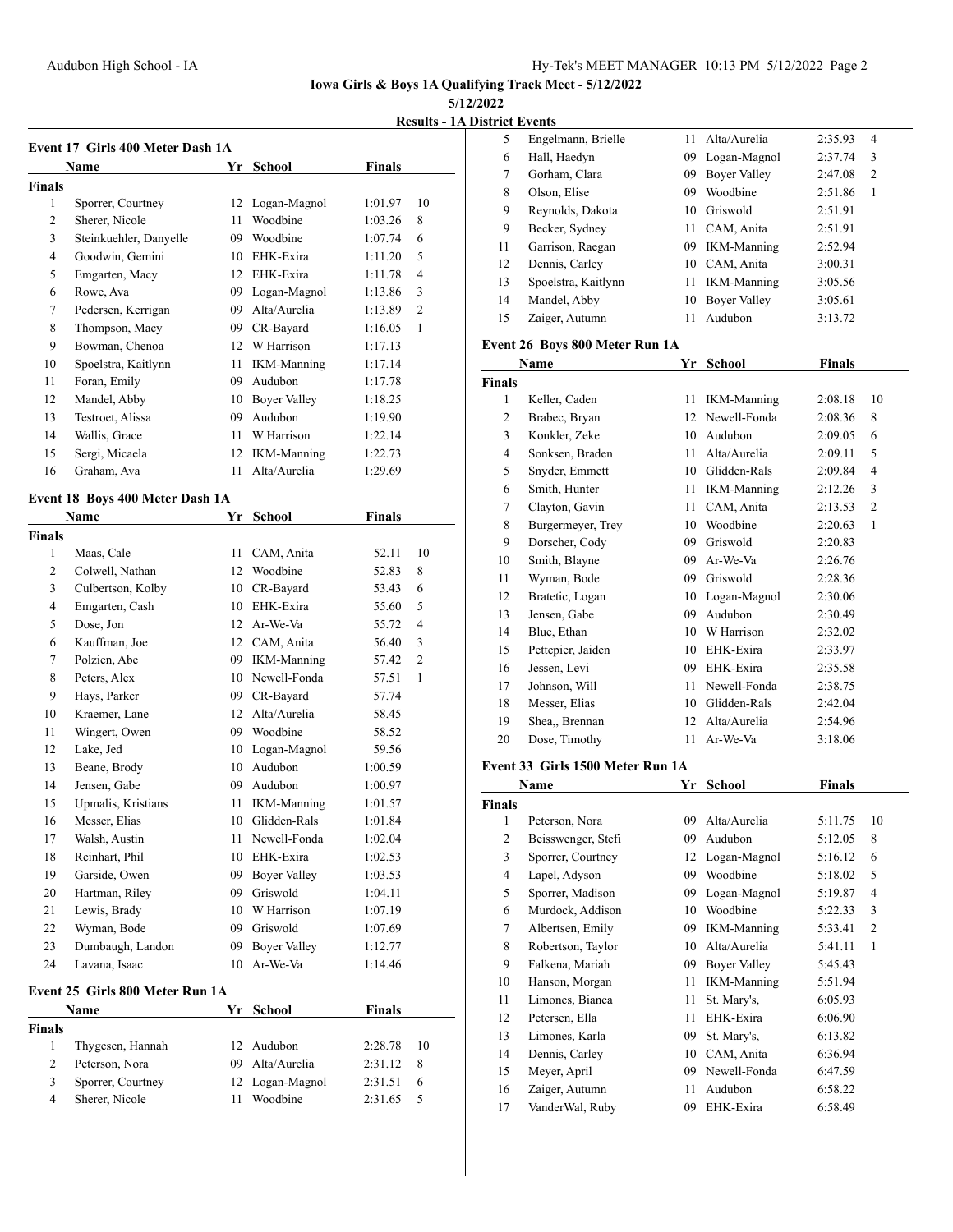### **5/12/2022**

**Results - 1A District Events**

| Finals  (Event 33 Girls 1500 Meter Run 1A) |                                  |    |                     |               |                |  |
|--------------------------------------------|----------------------------------|----|---------------------|---------------|----------------|--|
|                                            | Name                             | Yr | <b>School</b>       | <b>Finals</b> |                |  |
| 18                                         | Olson, Rachael                   | 12 | W Harrison          | 6:59.74       |                |  |
| 19                                         | Chaney, Lyndsey                  | 09 | CAM, Anita          | 7:43.44       |                |  |
|                                            | Event 34 Boys 1600 Meter Run 1A  |    |                     |               |                |  |
|                                            | Name                             | Yr | School              | <b>Finals</b> |                |  |
| <b>Finals</b>                              |                                  |    |                     |               |                |  |
| $\mathbf{1}$                               | Heffernan, Patrick               | 11 | <b>Boyer Valley</b> | 4:42.68       | 10             |  |
| 2                                          | Sams, Lane                       |    | 10 IKM-Manning      | 4:52.86       | 8              |  |
| 3                                          | Hinners, Reed                    |    | 11 IKM-Manning      | 4:53.30       | 6              |  |
| 4                                          | Rowe, Tarick                     | 11 | Logan-Magnol        | 5:02.64       | 5              |  |
| 5                                          | Naughton, Tyler                  |    | 12 Newell-Fonda     | 5:08.52       | 4              |  |
| 6                                          | Vennink, Lane                    |    | 11 Woodbine         | 5:09.03       | 3              |  |
| 7                                          | Tremel, Thomas                   |    | 10 Woodbine         | 5:09.15       | 2              |  |
| 8                                          | Dorscher, Cody                   |    | 09 Griswold         | 5:17.27       | 1              |  |
| 9                                          | Moss, August                     |    | 09 Logan-Magnol     | 5:18.41       |                |  |
| 10                                         | Cone, Joshua                     |    | 09 Ar-We-Va         | 5:25.32       |                |  |
| 11                                         | Petersen, Brett                  |    | 09 St. Mary's,      | 5:32.50       |                |  |
| 12                                         | Colerick, Sam                    |    | 11 Alta/Aurelia     | 5:52.31       |                |  |
| 13                                         | Ogelsbee, Rylan                  |    | 10 CAM, Anita       | 5:55.19       |                |  |
| 14                                         | Kuker, Tony                      | 09 | <b>Boyer Valley</b> | 6:24.51       |                |  |
| 15                                         | Fredericksen, Bryson             | 12 | Alta/Aurelia        | 6:48.56       |                |  |
|                                            |                                  |    |                     |               |                |  |
|                                            | Event 41 Girls 3000 Meter Run 1A |    |                     |               |                |  |
|                                            | Name                             | Yr | <b>School</b>       | <b>Finals</b> |                |  |
| <b>Finals</b>                              |                                  |    |                     |               |                |  |
| 1                                          | Peterson, Nora                   |    | 09 Alta/Aurelia     | 11:18.84      | 10             |  |
| 2                                          | Beisswenger, Stefi               |    | 09 Audubon          | 11:36.70      | 8              |  |
| 3                                          | Sporrer, Madison                 |    | 09 Logan-Magnol     | 11:56.75      | 6              |  |
| 4                                          | Murdock, Addison                 |    | 10 Woodbine         | 11:58.53      | 5              |  |
| 5                                          | Albertsen, Emily                 |    | 09 IKM-Manning      | 12:13.67      | 4              |  |
| 6                                          | Moss, Mya                        | 11 | Logan-Magnol        | 12:15.47      | 3              |  |
| 7                                          | Cogdill, Kylee                   |    | 12 Woodbine         | 13:04.92      | $\overline{c}$ |  |
| 8                                          | Hanson, Morgan                   | 11 | <b>IKM-Manning</b>  | 13:07.15      | 1              |  |
| 9                                          | Limones, Bianca                  | 11 | St. Mary's,         | 13:58.48      |                |  |
| 10                                         | Limones, Karla                   | 09 | St. Mary's,         | 14:10.54      |                |  |
| 11                                         | VanderWal, Ruby                  | 09 | EHK-Exira           | 17:27.18      |                |  |
|                                            | Event 42 Boys 3200 Meter Run 1A  |    |                     |               |                |  |
|                                            | Name                             | Yr | School              | Finals        |                |  |
| <b>Finals</b>                              |                                  |    |                     |               |                |  |
| 1                                          | Heffernan, Patrick               | 11 | <b>Boyer Valley</b> | 10:15.85      | 10             |  |
| 2                                          | Keller, Caden                    | 11 | <b>IKM-Manning</b>  | 10:43.75      | 8              |  |
| 3                                          | Rowe, Tarick                     | 11 | Logan-Magnol        | 11:08.98      | 6              |  |
| 4                                          | Dorscher, Cody                   | 09 | Griswold            | 11:44.98      | 5              |  |
| 5                                          | Johnson, Nathan                  | 11 | <b>IKM-Manning</b>  | 12:04.28      | $\overline{4}$ |  |
| 6                                          | Croghan, Kegan                   | 09 | CAM, Anita          | 12:43.14      | 3              |  |
| 7                                          | Petersen, Brett                  | 09 | St. Mary's,         | 13:13.30      | 2              |  |
| 8                                          | Young, Aiden                     | 10 | Logan-Magnol        | 13:47.56      | $\mathbf{1}$   |  |
| 9                                          | Shea., Brennan                   | 12 | Alta/Aurelia        | 14:05.86      |                |  |
| 10                                         | Miller, Angus                    | 09 | Alta/Aurelia        | 14:29.47      |                |  |
|                                            |                                  |    |                     |               |                |  |

|                | Event 49 Girls 100 Meter Hurdles 1A |                  |                     |               |                |
|----------------|-------------------------------------|------------------|---------------------|---------------|----------------|
|                | Name                                |                  | Yr School           | <b>Finals</b> |                |
| <b>Finals</b>  |                                     |                  |                     |               |                |
| 1              | Koehler, Vanessa                    | 11               | Glidden-Rals        | 16.47         | 10             |
| 2              | Ragaller, Maggie                    | 11               | Ar-We-Va            | 16.75         | 8              |
| 3              | Watts, Allison                      |                  | 10 Alta/Aurelia     | 16.93         | 6              |
| $\overline{4}$ | Hochstein, Kiera                    |                  | 10 Logan-Magnol     | 17.30         | 5              |
| 5              | Demers, Danika                      | 12               | St. Mary's,         | 17.42         | 4              |
| 6              | Seuntjens, Anna                     | 10               | <b>Boyer Valley</b> | 17.46         | 3              |
| 7              | Neilheisel, Abbagail                |                  | 10 IKM-Manning      | 17.49         | 2              |
| 8              | Yoder, Samantha                     | 12               | Logan-Magnol        | 17.73         | 1              |
| 9              | Hausman, Jamie                      | 11               | Ar-We-Va            |               | 17.83 NWI      |
| 10             | Wheatley, Nova                      |                  | 10 CAM, Anita       |               | 17.85 NWI      |
| 11             | Schubert, Torian                    |                  | 10 Newell-Fonda     |               | 18.07 NWI      |
| 12             | Burr, Madison                       | 11               | Audubon             |               | 18.27 NWI      |
| 13             | Brooks, Michelle                    |                  | 10 Audubon          |               | 18.33 NWI      |
| 14             | Pennock, Whitney                    |                  | 10 Griswold         | 18.91         | <b>NWI</b>     |
| 15             | Hoefer, Nicole                      |                  | 10 Woodbine         |               | 19.00 NWI      |
| 16             | Van Pelt, Oakley                    | 12               | Woodbine            | 19.38 NWI     |                |
| 17             | Laverty, Reese                      |                  | 09 Griswold         | 19.39 NWI     |                |
| 18             | Burmeister, Shay                    | 11               | EHK-Exira           | 20.57 NWI     |                |
| 19             | McGinn, Alikxa                      |                  | 09 IKM-Manning      | 20.72 NWI     |                |
| 20             | Mattson, Caitlyn                    |                  | 09 Alta/Aurelia     | 21.95 NWI     |                |
| 21             | Garcia, Tania                       |                  | 12 Newell-Fonda     | 22.64 NWI     |                |
|                | Event 52 Boys 110 Meter Hurdles 1A  |                  |                     |               |                |
|                | Name                                |                  | Yr School           | Finals        |                |
| <b>Finals</b>  |                                     |                  |                     |               |                |
| 1              | Kock, Cooper                        |                  | 12 Ar-We-Va         | 15.36         | 10             |
| 2              | Smith, Gavin                        | 12 <sup>12</sup> | Audubon             | 15.54         | 8              |
| 3              | Follmann, Jack                      |                  | 10 CAM, Anita       | 16.01         | 6              |
| $\overline{4}$ | Foreman, Sam                        | 11 -             | CAM, Anita          | 16.02         | 5              |
| 5              | Wallis, Calvin                      |                  | 11 Logan-Magnol     | 16.64         | $\overline{4}$ |
| 6              | Wood, Carsan                        |                  | 12 Boyer Valley     | 17.15         | 3              |
| 7              | Cook, Peyton                        |                  | 09 Griswold         | 17.19         | $\overline{c}$ |
| 8              | Olsen, Aaron                        |                  | 09 Audubon          | 17.36         | 1              |
| 9              | Kirsch, Braeden                     |                  | 12 Ar-We-Va         |               | 17.40 NWI      |
| 10             | Blom, Brody                         |                  | 12 IKM-Manning      |               | 17.54 NWI      |
| 11             | Vanden Bosch, Caden                 | 11               | Newell-Fonda        | 17.79         | <b>NWI</b>     |
| 12             | Brown, Justin                       | 12               | Woodbine            | 17.93         | <b>NWI</b>     |

## **Event 57 Girls 400 Meter Hurdles 1A**

|               | Name             | Yr | School          | <b>Finals</b> |    |
|---------------|------------------|----|-----------------|---------------|----|
| <b>Finals</b> |                  |    |                 |               |    |
|               | Demers, Danika   |    | 12 St. Mary's,  | 1:08.86       | 10 |
| 2             | Malone, Lauren   |    | 10 Bover Valley | 1:09.44       | 8  |
| 3             | Erickson, Emma   |    | 11 Newell-Fonda | 1:11.02       | 6  |
| 4             | Ragaller, Maggie |    | 11 Ar-We-Va     | 1:11.52       | 5  |
| 5             | Janssen, Tiela   | 10 | Glidden-Rals    | 1:14.31       | 4  |
| 6             | Hochstein, Kiera |    | 10 Logan-Magnol | 1:14.37       | 3  |
|               | Peterson, Shea   | 11 | Alta/Aurelia    | 1:14.75       | 2  |

 Hein, Waylon 09 Glidden-Rals 18.51 NWI 14 Fara, Will 11 IKM-Manning 18.74 NWI 15 Obert, Lucas 09 CR-Bayard 18.97 NWI<br>16 Barnes Mason 10 Alta/Aurelia 19.83 NWI Barnes, Mason 10 Alta/Aurelia 19.83 NWI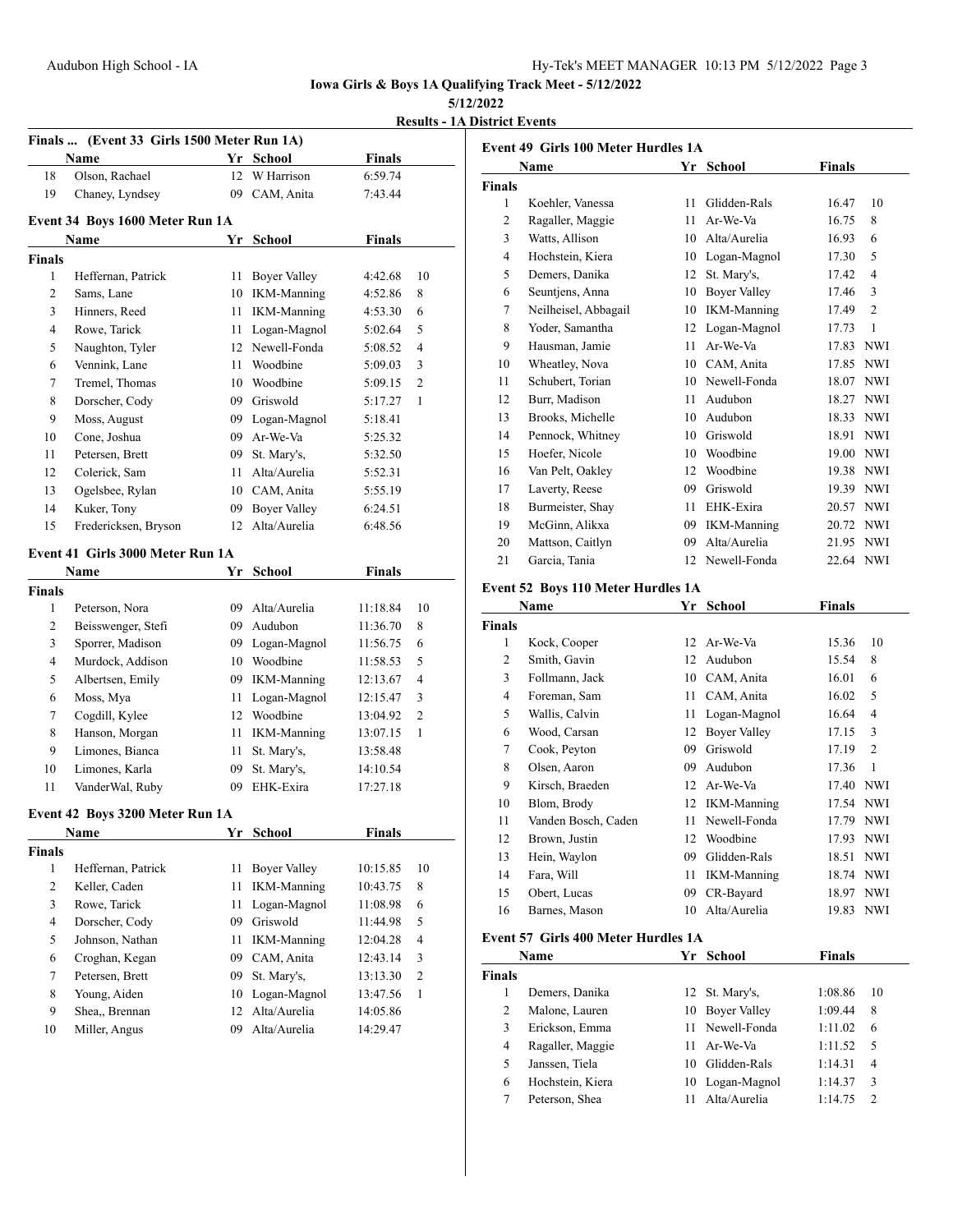**5/12/2022**

**Results - 1A District Events**

|               | Finals  (Event 57 Girls 400 Meter Hurdles 1A) |      |                        |               |              |
|---------------|-----------------------------------------------|------|------------------------|---------------|--------------|
|               | Name                                          |      | Yr School              | <b>Finals</b> |              |
| 8             | Monico, Addyson                               |      | 10 Logan-Magnol        | 1:16.39       | $\mathbf{1}$ |
| 9             | Ring, Emmie                                   | 11 - | <b>IKM-Manning</b>     | 1:16.53       |              |
| 10            | Kerger, Riley                                 |      | 12 Woodbine            | 1:16.75       |              |
| 11            | Adams, Addison                                |      | 09 Griswold            | 1:19.26       |              |
| 12            | Ragaller, Amber                               |      | 09 Ar-We-Va            | 1:21.64       |              |
| 13            | Neligh, Kylie                                 |      | 10 Woodbine            | 1:22.18       |              |
| 14            | Wallis, Sage                                  |      | 12 W Harrison          | 1:26.14       |              |
| 15            | Christensen, Jessica                          |      | 12 IKM-Manning         | 1:29.67       |              |
| 16            | Bartz, Gracie                                 |      | 09 EHK-Exira           | 1:29.77       |              |
|               | Event 61 Boys 400 Meter Hurdles 1A            |      |                        |               |              |
|               | Name                                          |      | Yr School              | <b>Finals</b> |              |
| <b>Finals</b> |                                               |      |                        |               |              |
| $\mathbf{1}$  | Smith, Gavin                                  |      | 12 Audubon             | 55.83         | 10           |
| 2             | Follmann, Jack                                |      | 10 CAM, Anita          | 56.40         | 8            |
| 3             | Rife, Walker                                  |      | 11 W Harrison          | 57.67         | 6            |
| 4             | Maas, Cale                                    | 11 - | CAM, Anita             | 58.05         | 5            |
| 5             | Wallis, Calvin                                | 11 - | Logan-Magnol           | 59.19         | 4            |
| 6             | Sover, Carter                                 |      | 12 Glidden-Rals        | 59.93         | 3            |
| 7             | Jensen, Brandon                               |      | 12 Audubon             | 1:00.17       | 2            |
| 8             | Carlson, Max                                  |      | 09 Newell-Fonda        | 1:00.59       | 1            |
| 9             | LaCanne, Jonas                                |      | 10 EHK-Exira           | 1:01.48       |              |
| 10            | Ragaller, Will                                |      | 12 Ar-We-Va            | 1:02.33       |              |
| 11            | White, Joe                                    |      | 10 Alta/Aurelia        | 1:02.57       |              |
| 12            | Cook, Peyton                                  |      | 09 Griswold            | 1:02.86       |              |
| 13            | Christensen, Harley                           |      | 11 Logan-Magnol        | 1:05.14       |              |
| 14            | Bergmeier, Jonathan                           |      | 09 Glidden-Rals        | 1:05.84       |              |
| 15            | Mercer, Zach                                  |      | 11 Newell-Fonda        | 1:06.17       |              |
| 16            | Obert, Lucas                                  |      | 09 CR-Bayard           | 1:06.57       |              |
| 17            | Langel, Ben                                   |      | 09 IKM-Manning         | 1:07.70       |              |
| 18            | Acker, Riley                                  |      | 11 W Harrison          | 1:08.35       |              |
| 19            | Barnes, Mason                                 |      | 10 Alta/Aurelia        | 1:08.53       |              |
| 20            | Fara, Will                                    | 11 - | <b>IKM-Manning</b>     | 1:11.31       |              |
| 21            | Reinhart, Phil                                |      | 10 EHK-Exira           | 1:12.98       |              |
| 22            | Heiman, Justin                                | 09   | <b>Boyer Valley</b>    | 1:14.53       |              |
| 23            | Petersen, Cooper                              | 09   | <b>Boyer Valley</b>    | 1:15.57       |              |
|               | Event 66 Girls 4x100 Meter Shuttle Hurdle 1A  |      |                        |               |              |
|               | <b>Team</b>                                   |      | Relay                  | <b>Finals</b> |              |
| <b>Finals</b> |                                               |      |                        |               |              |
| 1             | Logan-Magnolia                                |      | $\mathbf{1}$           | 1:09.93       | 10           |
|               | 1) Hochstein, Kiera 10                        |      | 2) Monico, Addyson 10  |               |              |
|               | 3) Yoder, Samantha 12                         |      | 4) Czarnecki, Abby 11  |               |              |
| 2             | Ar-We-Va                                      |      | 1                      | 1:12.22       | 8            |
|               | 1) Hausman, Jamie 11                          |      | 2) Ragaller, Amber 09  |               |              |
|               | 3) Brunner, Elizabeth 11                      |      | 4) Ragaller, Maggie 11 |               |              |
| 3             | CAM, Anita                                    |      | 1                      | 1:13.20       | 6            |
|               | 1) Bower, Breeanna 11                         |      | 2) Wheatley, Nova 10   |               |              |
|               | 3) Holtz, Maddie 12                           |      | 4) Follmann, Abby 12   |               |              |
| 4             | Woodbine                                      |      | 1                      | 1:15.99       | 5            |
|               | 1) Van Pelt, Oakley 12                        |      | 2) Hoefer, Nicole 10   |               |              |
|               | 3) Kerger, Riley 12                           |      | 4) Neligh, Kylie 10    |               |              |
|               |                                               |      |                        |               |              |

| пертина                    |                       |                |
|----------------------------|-----------------------|----------------|
| <b>IKM-Manning</b>         | 1:16.57               | $\overline{4}$ |
| 1) Neilheisel, Abbagail 10 | 2) Halbur, Amber 11   |                |
| 3) Ring, Emmie 11          | 4) Snyder, Madelyn 11 |                |
| Griswold                   | 1:17.16               | $\mathcal{R}$  |
| 1) Laverty, Reese 09       | 2) Mundorf, Emma 11   |                |
| 3) Pennock, Whitney 10     | 4) Adams, Addison 09  |                |
|                            |                       |                |

### **Event 70 Girls 4x100 Meter Relay 1A**

|               | Team                     | Relay        | <b>Finals</b>              |                |
|---------------|--------------------------|--------------|----------------------------|----------------|
| <b>Finals</b> |                          |              |                            |                |
| 1             | Newell-Fonda             | $\mathbf{1}$ | 52.36                      | 10             |
|               | 1) Bartek, Isabel 10     |              | 2) Sievers, Macy 12        |                |
|               | 3) Walker, Mia 11        |              | 4) Walker, Mary 11         |                |
| 2             | CAM, Anita               | $\mathbf{1}$ | 53.17                      | 8              |
|               | 1) Wheatley, Nova 10     |              | 2) Follmann, Abby 12       |                |
|               | 3) Follmann, Emma 10     |              | 4) Wheatley, Jenna 12      |                |
| 3             | Audubon                  | $\mathbf{1}$ | 53.95                      | 6              |
|               | 1) Hocker, Addie 10      |              | 2) Schmidt, Makayla 12     |                |
|               | 3) Burr, Madison 11      |              | 4) Brooks, Michelle 10     |                |
| 4             | <b>IKM-Manning</b>       | $\mathbf{1}$ | 54.60                      | 5              |
|               | 1) Halbur, Amber 11      |              | 2) Fernandez, Sofia 11     |                |
|               | 3) McKinney, Hannah 09   |              | 4) Neilheisel, Abbagail 10 |                |
| 5             | Woodbine                 | $\mathbf{1}$ | 55.34                      | 4              |
|               | 1) Newton, Amanda 10     |              | 2) Thomas, Madison 10      |                |
|               | 3) Hoefer, Nicole 10     |              | 4) James, Leena 09         |                |
| 6             | Ar-We-Va                 | $\mathbf{1}$ | 56.18                      | 3              |
|               | 1) Hausman, Jamie 11     |              | 2) Ragaller, Amber 09      |                |
|               | 3) Brunner, Elizabeth 11 |              | 4) Ragaller, Maggie 11     |                |
| 7             | Griswold                 | $\mathbf{1}$ | 56.43                      | $\overline{2}$ |
|               | 1) Hering, Kyleigh 09    |              | 2) Rossell, Brenna 12      |                |
|               | 3) Mundorf, Emma 11      |              | 4) Laverty, Reese 09       |                |
| 8             | Alta/Aurelia             | $\mathbf{1}$ | 57.34                      | 1              |
|               | 1) Nielsen, Jenna 12     |              | 2) DeGroot, Jaci 10        |                |
|               | 3) Castro, Liliana 09    |              | 4) Mattson, Caitlyn 09     |                |
| 9             | CR-Bayard                | $\mathbf{1}$ | 57.65                      |                |
|               | 1) McClellan, Miranda 12 |              | 2) Hofbauer, Lydia 10      |                |
|               | 3) Olson, Kadey 11       |              | 4) Bass, Brynn 12          |                |
| 10            | W Harrison               | $\mathbf{1}$ | 58.56                      |                |
|               | 1) Lawrenson, Jaysa 09   |              | 2) Etter, Zoe 12           |                |
|               | 3) Wallis, Sage 12       |              | 4) Peasley, Kali 12        |                |
| 11            | Glidden-Ralston          | $\mathbf{1}$ | 59.17                      |                |
|               | 1) Bennett, Savannah 10  |              | 2) Tuel, Morgan 11         |                |
|               | 3) Bock, Brileigh 10     |              | 4) Nelson, Alexia 12       |                |
| 12            | Logan-Magnolia           | $\mathbf{1}$ | 1:05.12                    |                |
|               | 1) Yoder, Samantha 12    |              | 2) Evans, Amelia 12        |                |
|               | 3) Perkins, Emma 11      |              | 4) Goldsmith, Ava 11       |                |

### **Event 71 Boys 4x100 Meter Relay 1A**

|               | Team                   | Relav               | <b>Finals</b> |    |
|---------------|------------------------|---------------------|---------------|----|
| <b>Finals</b> |                        |                     |               |    |
|               | CR-Bayard              | 1                   | 44.85         | 10 |
|               | 1) Hays, Easton 12     | 2) Doty, Raiden 11  |               |    |
|               | 3) Floyd, Omarion 10   | 4) Obert, Gabe 12   |               |    |
| 2             | Newell-Fonda           |                     | 45.28         | 8  |
|               | 1) Struss, Trenton 10  | 2) Jungers, Trey 12 |               |    |
|               | 3) Greenfield, Ryan 11 | 4) Kreft, Wyatt 11  |               |    |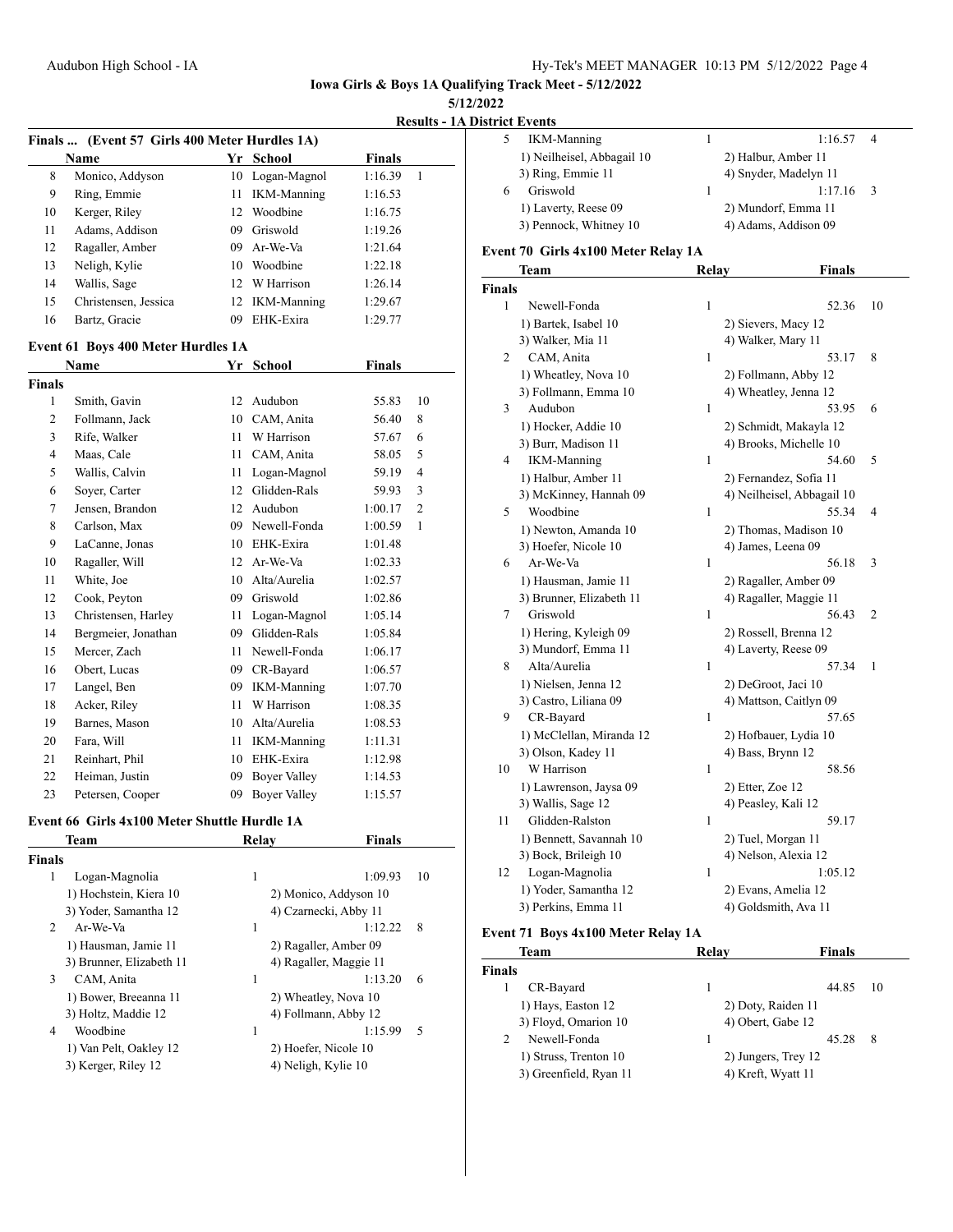### **5/12/2022**

### **Results - 1A District Events**

| Finals  (Event 71 Boys 4x100 Meter Relay 1A) |                         |              |                                 |
|----------------------------------------------|-------------------------|--------------|---------------------------------|
|                                              | Team                    | <b>Relay</b> | <b>Finals</b>                   |
| 3                                            | W Harrison              | 1            | 45.60<br>6                      |
|                                              | 1) Gilgen, Gabe 12      |              | 2) Rife, Walker 11              |
|                                              | 3) King, Mason 11       |              | 4) Evans, Koleson 11            |
| 4                                            | Woodbine                | $\mathbf{1}$ | 46.27<br>5                      |
|                                              | 1) Nelson, Bernie 11    |              | 2) Thoreson, Andrew 11          |
|                                              | 3) Brown, Justin 12     |              | 4) Malone, Jerry 12             |
| 5                                            | Audubon                 | 1            | 46.42<br>4                      |
|                                              | 1) Olsen, Aaron 09      |              | 2) Andreasen, Carter 12         |
|                                              | 3) Jensen, Brandon 12   |              | 4) Schmidt, Logan 10            |
| 6                                            | Ar-We-Va                | $\mathbf{1}$ | 46.58<br>3                      |
|                                              | 1) Ragaller, Will 12    |              | 2) Kock, Cooper 12              |
|                                              | 3) Kirsch, Braeden 12   |              | 4) Dose, Jon 12                 |
| 7                                            | CAM, Anita              | 1            | 46.59<br>2                      |
|                                              | 1) Rouse, Gabe 11       |              | 2) Williams, Austin 10          |
|                                              | 3) Foreman, Sam 11      |              | 4) Ticknor, Cade 12             |
| 8                                            | Logan-Magnolia          | 1            | 47.96<br>1                      |
|                                              | 1) Roden, Evan 10       |              | 2) Collins, Calvin 10           |
|                                              | 3) Anderson, William 09 |              | 4) Stueve, Kyle 11              |
| 9                                            | <b>IKM-Manning</b>      | 1            | 47.98                           |
|                                              | 1) Blom, Brody 12       |              | 2) Dreyer, Eli 11               |
|                                              | 3) Irlmeier, Cooper 11  |              | 4) Workman, Jakub 09            |
| 10                                           | <b>Boyer Valley</b>     | 1            | 52.34                           |
|                                              | 1) Miller, Cole 11      |              | 2) Brasel, Robert 10            |
|                                              | 3) Ferguson, Matt 10    |              | 4) Lantz, Ben 10                |
| 11                                           | EHK-Exira               | $\mathbf{1}$ | 52.48                           |
|                                              | 1) Kommes, Derrek 11    |              | 2) Hansen, Cannon 09            |
|                                              | 3) Radcliff, Jackson 10 |              | 4) Devereaux-Carlile, Jathen 10 |
| 12                                           | Glidden-Ralston         | 1            | 55.28                           |
|                                              | 1) Hein, Waylon 09      |              | 2) Meyer, Brayton 10            |
|                                              | 3) Hilleshiem, CJ 09    |              | 4) Armstrong, Perry 09          |
| ---                                          | Alta/Aurelia            | 1            | DQ                              |
|                                              | 1) Powers, Isaiah 11    |              | 2) Sleezer, Gavin 09            |
|                                              | 3) Johnson, Blayke 10   |              | 4) Rodriguez, DJ 10             |

### **Event 78 Girls 4x200 Meter Relay 1A**

|        | Team                     | Relay | <b>Finals</b>         |    |
|--------|--------------------------|-------|-----------------------|----|
| Finals |                          |       |                       |    |
| 1      | Newell-Fonda             | 1     | 1:48.90               | 10 |
|        | 1) Bartek, Isabel 10     |       | 2) Sievers, Macy 12   |    |
|        | 3) Walker, Mia 11        |       | 4) Walker, Mary 11    |    |
| 2      | Audubon                  | 1     | 1:49.41               | 8  |
|        | 1) Schmidt, Makayla 12   |       | 2) Zaiger, Abigail 12 |    |
|        | 3) Steckler, Madison 11  |       | 4) Nielsen, Mattie 10 |    |
| 3      | Logan-Magnolia           | 1     | 1:57.19               | 6  |
|        | 1) Czarnecki, Abby 11    |       | 2) Perkins, Emma 11   |    |
|        | 3) Goldsmith, Ava 11     |       | 4) Fogelman, Kylee 09 |    |
| 4      | CR-Bayard                | 1     | 2:01.04               | 5  |
|        | 1) McClellan, Miranda 12 |       | 2) Hofbauer, Lydia 10 |    |
|        | 3) Olson, Kadey 11       |       | 4) Bass, Brynn 12     |    |
| 5      | Woodbine                 | 1     | 2:01.16               | 4  |
|        | 1) Erickson, Addison 11  |       | 2) Kerger, Riley 12   |    |
|        | 3) Thomas, Madison 10    |       | 4) James, Leena 09    |    |
|        |                          |       |                       |    |

| 6  | Alta/Aurelia               | 1 | 2:01.17                 | 3 |
|----|----------------------------|---|-------------------------|---|
|    | 1) Nielsen, Jenna 12       |   | 2) DeGroot, Jaci 10     |   |
|    | 3) Castro, Liliana 09      |   | 4) Mills, Grace 11      |   |
| 7  | Griswold                   | 1 | 2:03.26                 | 2 |
|    | 1) Hering, Kyleigh 09      |   | 2) Adams, Addison 09    |   |
|    | 3) Rossell, Brenna 12      |   | 4) Askeland, Marissa 09 |   |
| 8  | Boyer Valley               | 1 | 2:04.21                 | 1 |
|    | 1) Harris, Reagan 11       |   | 2) Meeves, Kimarie 09   |   |
|    | 3) Clemon, Taryn 09        |   | 4) Hartmann, Whitney 10 |   |
| 9  | W Harrison                 | 1 | 2:06.83                 |   |
|    | 1) Bernard, Morgan 10      |   | 2) Etter, Zoe 12        |   |
|    | 3) Peasley, Kali 12        |   | 4) Wallis, Sage 12      |   |
| 10 | CAM, Anita                 | 1 | 2:07.49                 |   |
|    | 1) LaPorte, Payton 10      |   | 2) Bower, Breeanna 11   |   |
|    | 3) Venteicher, Gracie 09   |   | 4) Lund, Raelyn 09      |   |
|    | <b>IKM-Manning</b>         | 1 | DO                      |   |
|    | 1) Halbur, Amber 11        |   | 2) Snyder, Madelyn 11   |   |
|    | 3) Neilheisel, Abbagail 10 |   | 4) Fernandez, Sofia 11  |   |

# **Event 79 Boys 4x200 Meter Relay 1A**

|                | Team                            | Relay | <b>Finals</b>           |                |
|----------------|---------------------------------|-------|-------------------------|----------------|
| <b>Finals</b>  |                                 |       |                         |                |
| 1              | Newell-Fonda                    | 1     | 1:33.39                 | 10             |
|                | 1) Dicks, Mason 11              |       | 2) Greenfield, Ryan 11  |                |
|                | 3) Sievers, Carter 11           |       | 4) Jungers, Trey 12     |                |
| $\overline{c}$ | CR-Bayard                       | 1     | 1:33.43                 | 8              |
|                | 1) Hays, Easton 12              |       | 2) Obert, Gabe 12       |                |
|                | 3) Doty, Raiden 11              |       | 4) Floyd, Omarion 10    |                |
| 3              | W Harrison                      | 1     | 1:37.05                 | 6              |
|                | 1) Gilgen, Gabe 12              |       | 2) Rife, Walker 11      |                |
|                | 3) Evans, Koleson 11            |       | 4) King, Mason 11       |                |
| 4              | Logan-Magnolia                  | 1     | 1:38.50                 | 5              |
|                | 1) Roden, Evan 10               |       | 2) Anderson, William 09 |                |
|                | 3) Westphal, Cole 11            |       | 4) Stueve, Kyle 11      |                |
| 5              | Alta/Aurelia                    | 1     | 1:39.18                 | 4              |
|                | 1) Johnson, Blayke 10           |       | 2) Sleezer, Gavin 09    |                |
|                | 3) Reinert, Carson 11           |       | 4) Rodriguez, DJ 10     |                |
| 6              | <b>IKM-Manning</b>              | 1     | 1:40.17                 | 3              |
|                | 1) Segebart, Justin 10          |       | 2) Dreyer, Eli 11       |                |
|                | 3) Barry, Treyton 12            |       | 4) Doyel, Jaxon 12      |                |
| 7              | Audubon                         | 1     | 1:40.36                 | $\overline{2}$ |
|                | 1) Schmidt, Logan 10            |       | 2) Pruitt, Austin 09    |                |
|                | 3) Beisswenger, Manuel 11       |       | 4) McCranie, Dakota 11  |                |
| 8              | Woodbine                        | 1     | 1:41.67                 | $\mathbf{1}$   |
|                | 1) Nelson, Bernie 11            |       | 2) Walsh, Colton 11     |                |
|                | 3) Malone, Jerry 12             |       | 4) Wright, Nathan 12    |                |
| 9              | CAM, Anita                      | 1     | 1:44.65                 |                |
|                | 1) Flathers, Ty 10              |       | 2) Anderson, Talon 10   |                |
|                | 3) Hensley, Nolan 12            |       | 4) Chester, Brayden 09  |                |
| 10             | <b>Boyer Valley</b>             | 1     | 1:52.15                 |                |
|                | 1) Lantz, Ben 10                |       | 2) Petersen, Cooper 09  |                |
|                | 3) Miller, Logan 10             |       | 4) Kuker, Tony 09       |                |
| 11             | EHK-Exira                       | 1     | 1:55.80                 |                |
|                | 1) Devereaux-Carlile, Jathen 10 |       | 2) Kommes, Derrek 11    |                |
|                | 3) Kilworth, Jameson 10         |       | 4) Pettepier, Jaiden 10 |                |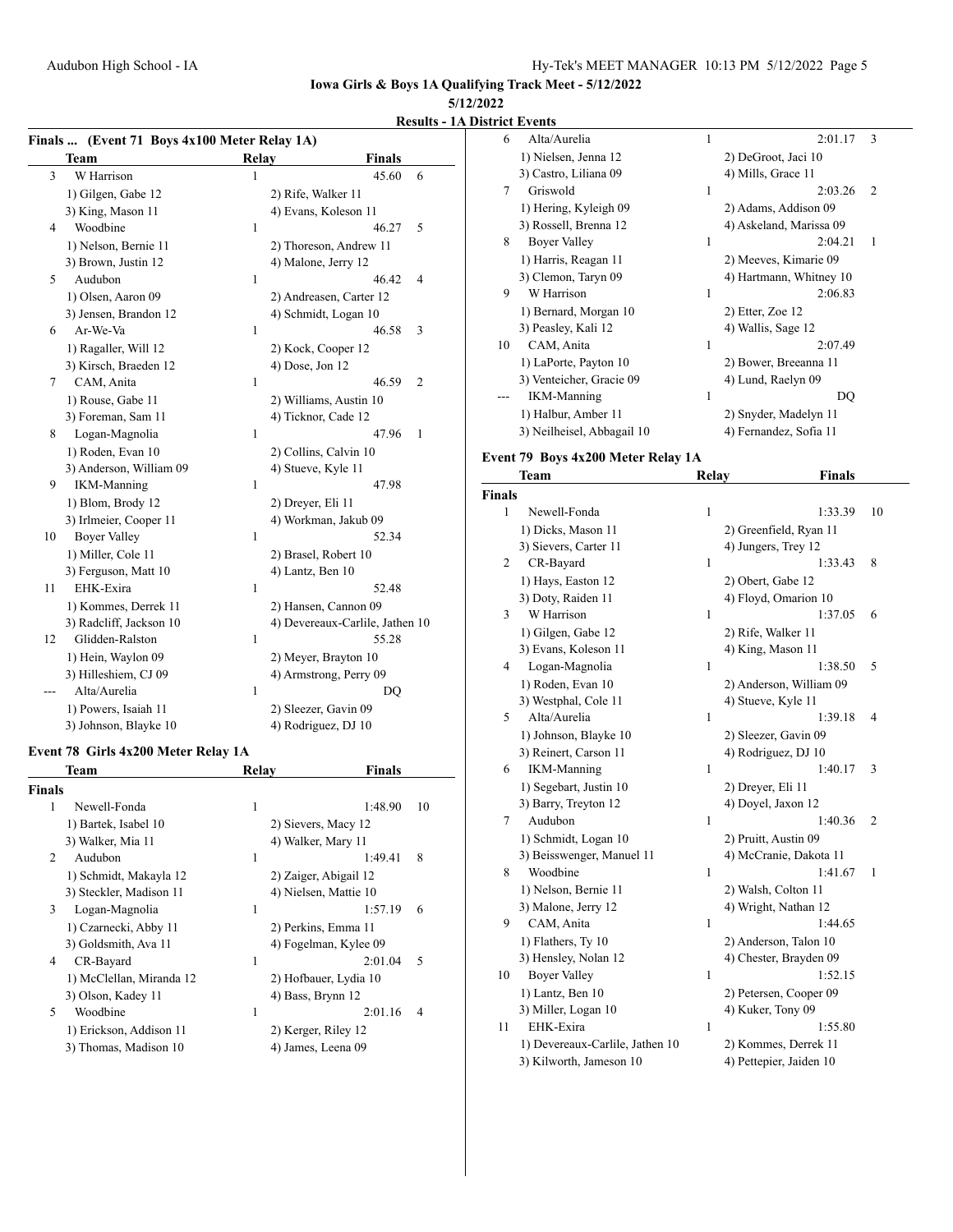**5/12/2022**

**Results - 1A District Events**

|               | <b>Team</b>                         | Relay        | <b>Finals</b>                |
|---------------|-------------------------------------|--------------|------------------------------|
| 12            | Glidden-Ralston                     | 1            | 2:01.32                      |
|               | 1) Hilleshiem, CJ 09                |              | 2) Meyer, Brayton 10         |
|               | 3) Armstrong, Perry 09              |              | 4) Hunter, Wade 10           |
|               | Ar-We-Va                            | 1            | DQ                           |
|               | 1) Ragaller, Wade 09                |              | 2) Lavana, Luke 09           |
|               | 3) Smith, Blayne 09                 |              | 4) Kirsch, Conner 12         |
|               | Event 86 Girls 4x400 Meter Relay 1A |              |                              |
|               | Team                                | <b>Relay</b> | <b>Finals</b>                |
| <b>Finals</b> |                                     |              |                              |
| $\mathbf{1}$  | Audubon                             | 1            | 4:17.90<br>10                |
|               | 1) Zaiger, Abigail 12               |              | 2) Nielsen, Mattie 10        |
|               | 3) Steckler, Madison 11             |              | 4) Thygesen, Hannah 12       |
| 2             | <b>IKM-Manning</b>                  | 1            | 4:22.88<br>8                 |
|               | 1) Beckendorf, Taylor 09            |              | 2) Snyder, Madelyn 11        |
|               | 3) Cadwell, Bianca 12               |              | 4) Irlbeck, Lauren 11        |
| 3             | Alta/Aurelia                        | 1            | 4:27.66<br>6                 |
|               | 1) Kueny, Maria 12                  |              | 2) Anderson, Breyer 09       |
|               | 3) Peterson, Shea 11                |              | 4) Engelmann, Brielle 11     |
| 4             | Logan-Magnolia                      | 1            | 4:27.85<br>5                 |
|               | 1) Yoder, Samantha 12               |              | 2) Perkins, Emma 11          |
|               | 3) Goldsmith, Ava 11                |              | 4) Evans, Amelia 12          |
| 5             | Newell-Fonda                        | 1            | 4:34.12<br>4                 |
|               | 1) Mercer, Anna 09                  |              | 2) Jungers, Kierra 10        |
|               | 3) Sievers, Izzy 11                 |              | 4) Wolf, Lindsey 09          |
| 6             | Griswold                            | 1            | 4:52.37<br>3                 |
|               | 1) Mundorf, Emma 11                 |              | 2) Cook, Grace 12            |
|               | 3) Askeland, Marissa 09             |              | 4) Rossell, Brenna 12        |
| 7             | <b>Boyer Valley</b>                 | 1            | 4:56.58<br>2                 |
|               | 1) Oday, Jess 10                    |              | 2) Harris, Reagan 11         |
|               | 3) Clemon, Taryn 09                 |              | 4) Mandel, Abby 10           |
| 8             | Woodbine                            | 1            | 4:58.19<br>1                 |
|               | 1) Jochims, Anna 09                 |              | 2) Steinkuehler, Danyelle 09 |
|               | 3) Olson, Elise 09                  |              | 4) Erickson, Addison 11      |
| 9             | EHK-Exira                           | 1            | 5:14.83                      |
|               | 1) Emgarten, Macy 12                |              | 2) Goodwin, Gemini 10        |
|               | 3) Bartz, Gracie 09                 |              | 4) Petersen, Ella 11         |

| Relav<br>Team |                         | <b>Finals</b> |                          |
|---------------|-------------------------|---------------|--------------------------|
| <b>Finals</b> |                         |               |                          |
| 1             | Newell-Fonda            | 1             | 3:33.20<br>10            |
|               | 1) Dicks, Mason 11      |               | 2) Sievers, Carter 11    |
|               | 3) Vanderhoff, Jaron 12 |               | 4) Jungers, Trey 12      |
| 2             | Alta/Aurelia            | 1             | 8<br>3:36.13             |
|               | 1) Powers, Isaiah 11    |               | 2) Sonksen, Braden 11    |
|               | 3) Sleezer, Gavin 09    |               | 4) Buckendahl, Parker 10 |
| 3             | Woodbine                | 1             | 3:36.29<br>6             |
|               | 1) Wright, Nathan 12    |               | 2) Cline, Cameron 11     |
|               | 3) Nelson, Bernie 11    |               | 4) Colwell, Nathan 12    |
| 4             | CAM, Anita              | 1             | .5<br>3:38.86            |
|               | 1) Kauffman, Joe 12     |               | 2) Foreman, Sam 11       |
|               | 3) Bower, Ryan 10       |               | 4) Follmann, Ethan 12    |

| 5  | <b>IKM-Manning</b>        | 1 | 3:45.31                   | 4             |
|----|---------------------------|---|---------------------------|---------------|
|    | 1) Doyel, Jaxon 12        |   | 2) Smith, Hunter 11       |               |
|    | 3) Segebart, Justin 10    |   | 4) Keller, Caden 11       |               |
| 6  | Audubon                   | 1 | 3:53.34                   | 3             |
|    | 1) Konkler, Zeke 10       |   | 2) Pruitt, Austin 09      |               |
|    | 3) Beisswenger, Manuel 11 |   | 4) Schmidt, Logan 10      |               |
| 7  | EHK-Exira                 | 1 | 4:05.32                   | $\mathcal{L}$ |
|    | 1) Hansen, Alex 09        |   | 2) Emgarten, Cash 10      |               |
|    | 3) Wilson, Eric 10        |   | 4) LaCanne, Jonas 10      |               |
| 8  | Glidden-Ralston           | 1 | 4:09.03                   | 1             |
|    | 1) Snyder, Emmett 10      |   | 2) Bergmeier, Jonathan 09 |               |
|    | 3) Messer, Elias 10       |   | 4) Christian, Lucas 09    |               |
| 9  | W Harrison                | 1 | 4:24.28                   |               |
|    | 1) Kraft, James 10        |   | 2) Rath, Noah 10          |               |
|    | 3) Lewis, Brady 10        |   | 4) Barry, Jason 09        |               |
| 10 | Logan-Magnolia            | 1 | 4:24.41                   |               |
|    | 1) Geith, Drake 09        |   | 2) Kuhl, Kalab 09         |               |
|    | 3) Bratetic, Logan 10     |   | 4) Young, Aiden 10        |               |
|    |                           |   |                           |               |

### **Event 94 Girls 4x800 Meter Relay 1A**

|               | Team                    | <b>Relay</b>     | <b>Finals</b>            |                |
|---------------|-------------------------|------------------|--------------------------|----------------|
| <b>Finals</b> |                         |                  |                          |                |
| 1             | Logan-Magnolia          | 1                | 10:30.15                 | 10             |
|               | 1) Hornbeck, Greylan 11 |                  | 2) Hall, Haedyn 09       |                |
|               | 3) Sporrer, Madison 09  |                  | 4) Sporrer, Courtney 12  |                |
| 2             | <b>IKM-Manning</b>      | 1                | 10:35.44                 | 8              |
|               | 1) Cadwell, Bianca 12   |                  | 2) Ring, Emmie 11        |                |
|               | 3) Stribe, Julianna 11  |                  | 4) Albertsen, Emily 09   |                |
| 3             | <b>Boyer Valley</b>     | 1                | 10:40.16                 | 6              |
|               | 1) Falkena, Mariah 09   | 2) Oday, Jess 10 |                          |                |
|               | 3) Gorham, Clara 09     |                  | 4) Malone, Lauren 10     |                |
| 4             | Alta/Aurelia            | 1                | 10:44.18                 | 5              |
|               | 1) Robertson, Taylor 10 |                  | 2) Peterson, Shea 11     |                |
|               | 3) Anderson, Brever 09  |                  | 4) Engelmann, Brielle 11 |                |
| 5             | Woodbine                | 1                | 11:27.14                 | 4              |
|               | 1) Olson, Elise 09      |                  | 2) Lapel, Adyson 09      |                |
|               | 3) Murdock, Addison 10  |                  | 4) Sherer, Nicole 11     |                |
| 6             | Newell-Fonda            | 1                | 12:30.00                 | 3              |
|               | 1) Mercer, Anna 09      |                  | 2) Sievers, McKenna 10   |                |
|               | 3) Larsen, Greta 10     |                  | 4) Meyer, April 09       |                |
| 7             | Griswold                | 1                | 12:42.18                 | $\overline{c}$ |
|               | 1) Askeland, Marissa 09 |                  | 2) Harry, Makena 10      |                |
|               | 3) Cook, Grace 12       |                  | 4) Reynolds, Dakota 10   |                |
| 8             | EHK-Exira               | 1                | 13:01.54                 | $\mathbf{1}$   |
|               | 1) Emgarten, Macy 12    |                  | 2) Goodwin, Gemini 10    |                |
|               | 3) Bartz, Gracie 09     |                  | 4) Petersen, Ella 11     |                |

## **Event 95 Boys 4x800 Meter Relay 1A**

|               | Team                 | Relav                | <b>Finals</b>         |    |
|---------------|----------------------|----------------------|-----------------------|----|
| <b>Finals</b> |                      |                      |                       |    |
|               | <b>IKM-Manning</b>   | 1                    | 8:53.53               | 10 |
|               | 1) Smith, Hunter 11  | $2)$ Sams, Lane $10$ |                       |    |
|               | 3) Hinners, Reed 11  | 4) Dovel, Jaxon 12   |                       |    |
| 2             | CAM, Anita           |                      | 9:18.80               | 8  |
|               | 1) Clayton, Gavin 11 | 2) Bower, Ryan 10    |                       |    |
|               | 3) Bartlett, Ben 10  |                      | 4) Follmann, Ethan 12 |    |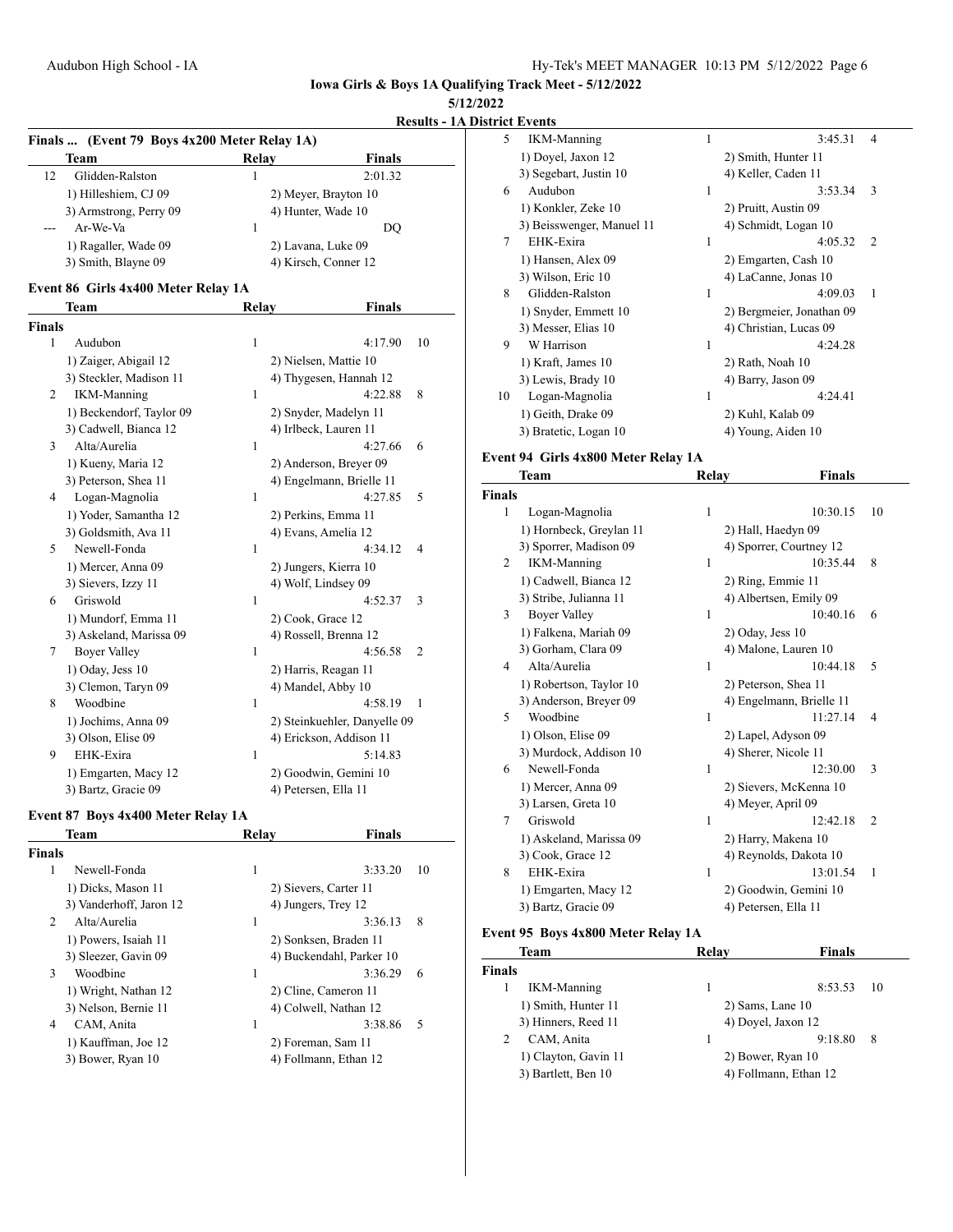### **5/12/2022**

### **Results - 1A District Events**

| Finals  (Event 95 Boys 4x800 Meter Relay 1A) |                      |                           |
|----------------------------------------------|----------------------|---------------------------|
| Team                                         | Relay                | Finals                    |
| 3<br>Newell-Fonda                            | 1                    | 9:22.01<br>6              |
| 1) Lyman, Guyson 09                          |                      | 2) Naughton, Tyler 12     |
| 3) Mercer, Zach 11                           | 4) Walsh, Austin 11  |                           |
| Woodbine<br>4                                | 1                    | 5<br>9:32.96              |
| 1) Burgermeyer, Trey 10                      | 2) Vennink, Lane 11  |                           |
| 3) Freund, Paul 12                           |                      | 4) Tremel, Thomas 10      |
| 5<br>Alta/Aurelia                            | 1                    | 9:50.67<br>$\overline{4}$ |
| 1) Johnson, Blayke 10                        |                      | 2) Launderville, Josh 09  |
| 3) Meyer, Peyton 09                          | 4) Colerick, Sam 11  |                           |
| Audubon<br>6                                 | 1                    | 9:51.43<br>3              |
| 1) Jensen, Gabe 09                           | 2) Pruitt, Austin 09 |                           |
| 3) Steckler, Mason 09                        | 4) Obrecht, Adam 09  |                           |
| 7<br>Logan-Magnolia                          | 1                    | 10:39.38<br>2             |
| 1) Moss, August 09                           | 2) Young, Aiden 10   |                           |
| 3) Kuhl, Kalab 09                            |                      | 4) Bratetic, Logan 10     |

### **Event 108 Girls 800 Sprint Medley 1A**

|               | Team                     | <b>Relay</b>         | <b>Finals</b>             |  |
|---------------|--------------------------|----------------------|---------------------------|--|
| <b>Finals</b> |                          |                      |                           |  |
| 1             | Audubon                  | 1                    | 1:54.09<br>10             |  |
|               | 1) Nielsen, Mattie 10    |                      | 2) Steckler, Madison 11   |  |
|               | 3) Zaiger, Abigail 12    |                      | 4) Thygesen, Hannah 12    |  |
| 2             | Newell-Fonda             | 1                    | 1:54.41<br>8              |  |
|               | 1) Bartek, Isabel 10     | 2) Sievers, Macy 12  |                           |  |
|               | 3) Walker, Mia 11        | 4) Walker, Mary 11   |                           |  |
| 3             | Logan-Magnolia           | 1                    | 2:04.70<br>6              |  |
|               | 1) Evans, Amelia 12      | 2) Knauss, Kaiya 09  |                           |  |
|               | 3) Fogelman, Kylee 09    |                      | 4) Perkins, Emma 11       |  |
| 4             | <b>IKM-Manning</b>       | 1                    | 2:09.38<br>5              |  |
|               | 1) Rosonke, Brianna 11   |                      | 2) Branning, Emma 09      |  |
|               | 3) Irlbeck, Lauren 11    |                      | 4) McKinney, Hannah 09    |  |
| 5             | Glidden-Ralston          | 1                    | 2:10.86<br>4              |  |
|               | 1) Bennett, Savannah 10  | 2) Tuel, Morgan 11   |                           |  |
|               | 3) Nelson, Alexia 12     | 4) Janssen, Tiela 10 |                           |  |
| 6             | CAM, Anita               | 1                    | 2:11.62<br>3              |  |
|               | 1) LaPorte, Payton 10    |                      | 2) Bower, Breeanna 11     |  |
|               | 3) Venteicher, Gracie 09 | 4) Lund, Raelyn 09   |                           |  |
| 7             | <b>Boyer Valley</b>      | 1                    | 2:11.74<br>$\overline{2}$ |  |
|               | 1) Clemon, Taryn 09      |                      | 2) Meeves, Kimarie 09     |  |
|               | 3) Harris, Reagan 11     |                      | 4) Hartmann, Whitney 10   |  |
| 8             | Griswold                 | 1                    | 2:11.75<br>1              |  |
|               | 1) Laverty, Reese 09     |                      | 2) Mundorf, Emma 11       |  |
|               | 3) Peterson, Erynn 11    |                      | 4) Rossell, Brenna 12     |  |
| 9             | W Harrison               | 1                    | 2:13.69                   |  |
|               | 1) Bernard, Morgan 10    | 2) Etter, Zoe 12     |                           |  |
|               | 3) Wallis, Grace 11      | 4) Peasley, Kali 12  |                           |  |
| 10            | Alta/Aurelia             | 1                    | 2:14.59                   |  |
|               | 1) Nielsen, Jenna 12     |                      | 2) Mattson, Caitlyn 09    |  |
|               | 3) DeGroot, Jaci 10      |                      | 4) Pedersen, Kerrigan 09  |  |
| 11            | CR-Bayard                | 1                    | 2:14.66                   |  |
|               | 1) Hofbauer, Lydia 10    | 2) Bass, Brynn 12    |                           |  |
|               | 3) Olson, Kadey 11       |                      | 4) Thompson, Macy 09      |  |

| 12            | Woodbine                                 | $\mathbf{1}$ | 2:24.04                |              |
|---------------|------------------------------------------|--------------|------------------------|--------------|
|               | 1) Placek, Madelyn 10                    |              | 2) O'Day, Kortney 11   |              |
|               | 3) Gracia, Lucia 12                      |              | 4) Gray, Jersey 10     |              |
|               | <b>Event 109 Boys Distance Medley 1A</b> |              |                        |              |
|               | Team                                     | Relay        | <b>Finals</b>          |              |
| <b>Finals</b> |                                          |              |                        |              |
| 1             | Newell-Fonda                             | 1            | 3:44.79                | 10           |
|               | 1) Kreft, Wyatt 11                       |              | 2) Struss, Trenton 10  |              |
|               | 3) Vanderhoff, Jaron 12                  |              | 4) Brabec, Bryan 12    |              |
| 2             | Alta/Aurelia                             | 1            | 3:46.36                | 8            |
|               | 1) Powers, Isaiah 11                     |              | 2) McCoy, Preston 12   |              |
|               | 3) Buckendahl, Parker 10                 |              | 4) Sonksen, Braden 11  |              |
| 3             | <b>IKM-Manning</b>                       | 1            | 3:49.81                | 6            |
|               | 1) Segebart, Justin 10                   |              | 2) Dreyer, Eli 11      |              |
|               | 3) Doyel, Jaxon 12                       |              | 4) Keller, Caden 11    |              |
| 4             | W Harrison                               | 1            | 3:50.51                | 5            |
|               | 1) Evans, Koleson 11                     |              | 2) King, Mason 11      |              |
|               | 3) Rife, Walker 11                       |              | 4) Gilgen, Gabe 12     |              |
| 5             | CAM, Anita                               | $\mathbf{1}$ | 3:56.27                | 4            |
|               | 1) Williams, Austin 10                   |              | 2) Ticknor, Cade 12    |              |
|               | 3) Follmann, Ethan 12                    |              | 4) Clayton, Gavin 11   |              |
| 6             | Glidden-Ralston                          | $\mathbf{1}$ | 4:03.78                | 3            |
|               | 1) Soyer, Carter 12                      |              | 2) Christian, Lucas 09 |              |
|               | 3) Olberding, Ethan 11                   |              | 4) Snyder, Emmett 10   |              |
| 7             | Logan-Magnolia                           | 1            | 4:07.33                | 2            |
|               | 1) Westphal, Cole 11                     |              | 2) Collins, Calvin 10  |              |
|               | 3) Christensen, Harley 11                |              | 4) Rowe, Tarick 11     |              |
| 8             | Woodbine                                 | 1            | 4:11.97                | $\mathbf{1}$ |
|               | 1) Carmody, Aidan 12                     |              | 2) Freund, Paul 12     |              |
|               | 3) Burgermeyer, Trey 10                  |              | 4) Vennink, Lane 11    |              |
| 9             | Audubon                                  | $\mathbf{1}$ | 4:15.55                |              |
|               | 1) Steckler, Mason 09                    |              | 2) McCranie, Dakota 11 |              |
|               | 3) Pruitt, Austin 09                     |              | 4) Obrecht, Adam 09    |              |
| 10            | EHK-Exira                                | $\mathbf{1}$ | 4:17.79                |              |
|               | 1) Radcliff, Jackson 10                  |              | 2) Hansen, Alex 09     |              |

# 1) Wood, Carsan 12 2) Brasel, Robert 10 3) Volkman, Drew 11 4) Berens, Jacob 10

### **Event 116 Girls High Jump 1A Name Yr School Finals**

|               |                      |     |                    | Finals      |                |
|---------------|----------------------|-----|--------------------|-------------|----------------|
| <b>Finals</b> |                      |     |                    |             |                |
|               | Wolf, Lindsey        | 09. | Newell-Fonda       | $5 - 00.00$ | 10             |
| 2             | Koehler, Vanessa     | 11  | Glidden-Rals       | $5 - 00.00$ | 8              |
| 3             | Watts, Allison       | 10  | Alta/Aurelia       | $4 - 10.00$ | 6              |
| 4             | Burmeister, Shay     | 11  | EHK-Exira          | 4-08.00     | 5              |
| 5             | Follmann, Emma       | 10  | CAM, Anita         | 4-08.00     | 4              |
| 6             | Neligh, Kylie        | 10  | Woodbine           | $4 - 06.00$ | 3              |
| 7             | Petersen, Ella       | 11  | EHK-Exira          | $4 - 06.00$ | $\overline{c}$ |
|               | Christensen, Jessica |     | <b>IKM-Manning</b> | ΝH          |                |

3) Hansen, Cannon 09 4) Wilson, Eric 10 11 Boyer Valley 1 4:24.25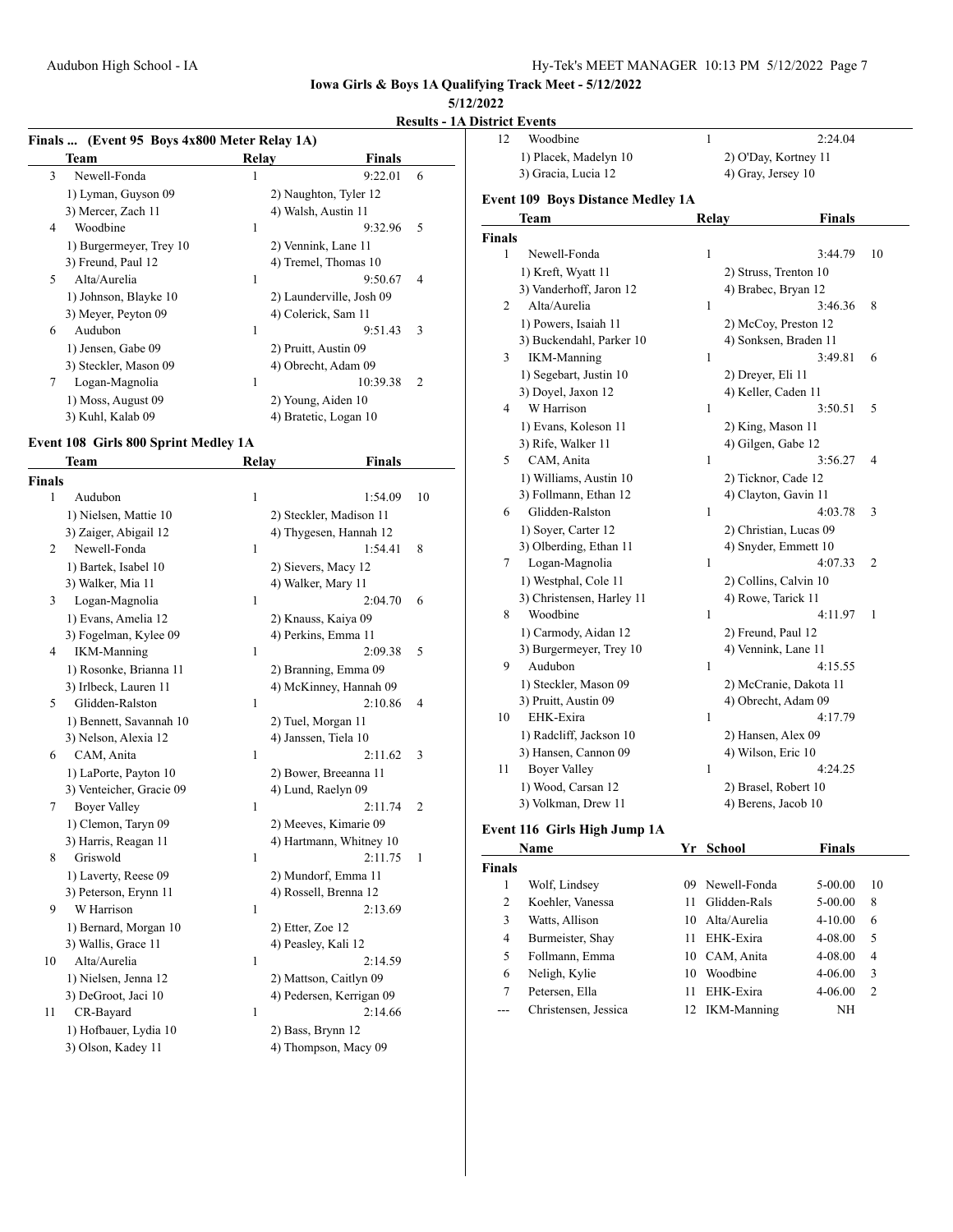**5/12/2022**

**Results - 1A District Events**

|               |                                        |    |                     |               | Kesuits - TA   |
|---------------|----------------------------------------|----|---------------------|---------------|----------------|
|               | Event 117 Boys High Jump 1A            |    |                     |               |                |
|               | Name                                   | Yr | <b>School</b>       | <b>Finals</b> |                |
| <b>Finals</b> |                                        |    |                     |               |                |
| 1             | Kock, Cooper                           | 12 | Ar-We-Va            | 6-03.00       | 10             |
| 2             | Kommes, Derrek                         | 11 | EHK-Exira           | 6-00.00       | 8              |
| 3             | Obert, Gabe                            | 12 | CR-Bayard           | 5-10.00       | 6              |
| 4             | Volkman, Drew                          | 11 | <b>Boyer Valley</b> | 5-10.00       | 4.5            |
| 5             | Vanden Bosch, Caden                    | 11 | Newell-Fonda        | 5-10.00       | 4.5            |
| 6             | Garside, Owen                          | 09 | <b>Boyer Valley</b> | 5-06.00       | 3              |
| 7             | Olberding, Ethan                       | 11 | Glidden-Rals        | 5-04.00       | 1.5            |
| 8             | Irlmeier, Cooper                       | 11 | <b>IKM-Manning</b>  | 5-04.00       | 1.5            |
|               | Collins, Calvin                        | 10 | Logan-Magnol        | NΗ            |                |
|               | Event 124 Girls Long Jump 1A           |    |                     |               |                |
|               | Name                                   | Yr | <b>School</b>       | <b>Finals</b> |                |
| <b>Finals</b> |                                        |    |                     |               |                |
| 1             | Erickson, Addison                      | 11 | Woodbine            | 15-09.00      | 10             |
| 2             | Goldsmith, Ava                         | 11 | Logan-Magnol        | 15-03.50      | 8              |
| 3             | Halbur, Amber                          | 11 | <b>IKM-Manning</b>  | 14-11.50      | 6              |
| 4             | Czarnecki, Abby                        | 11 | Logan-Magnol        | 14-05.00      | 5              |
| 5             | Holtz, Maddie                          | 12 | CAM, Anita          | 14-03.25      | $\overline{4}$ |
| 6             | Ragaller, Amber                        | 09 | Ar-We-Va            | 13-11.00      | 3              |
| 7             | Mercer, Anna                           | 09 | Newell-Fonda        | 13-08.50      | $\overline{c}$ |
| 8             | DeGroot, Jaci                          | 10 | Alta/Aurelia        | 13-03.75      | 1              |
| 9             | Jochims, Anna                          | 09 | Woodbine            | 13-02.75 NWI  |                |
| 10            | Burmeister, Shay                       | 11 | EHK-Exira           | 12-07.50 NWI  |                |
| 11            | Sergi, Micaela                         | 12 | <b>IKM-Manning</b>  | 11-06.00      | <b>NWI</b>     |
|               | Event 125 Boys Long Jump 1A            |    |                     |               |                |
|               | Name                                   | Yr | <b>School</b>       | <b>Finals</b> |                |
| <b>Finals</b> |                                        |    |                     |               |                |
| 1             | Sievers, Carter                        | 11 | Newell-Fonda        | 21-06.50      | 10             |
| 2             | Swain, Cale                            | 11 | Griswold            | 21-06.00      | 8              |
| 3             | Spieker, Lane                          |    | 12 CAM, Anita       | 21-00.50      | 6              |
| 4             | Ragaller, Will                         |    | 12 Ar-We-Va         | 20-03.50      | 5              |
| 5             | Hays, Easton                           | 12 | CR-Bayard           | 20-02.75      | 4              |
| 6             | Thoreson, Andrew                       | 11 | Woodbine            | 19-09.00      | 3              |
| 7             | Roden, Evan                            | 10 | Logan-Magnol        | 19-06.25      | 2              |
| 8             | Irlmeier, Cooper                       | 11 | IKM-Manning         | 19-00.00      | 1              |
| 9             | Croghan, Kegan                         | 09 | CAM, Anita          | 18-06.00 NWI  |                |
| 10            | Miller, Logan                          | 10 | <b>Bover Valley</b> | 18-00.50      | NWI            |
| 11            | Hays, Parker                           | 09 | CR-Bayard           | 17-10.00      | <b>NWI</b>     |
| 12            | Ragaller, Wade                         | 09 | Ar-We-Va            | 17-08.75 NWI  |                |
| 13            | Stueve, Kyle                           | 11 | Logan-Magnol        | 17-07.00 NWI  |                |
| 14            | Meyer, Peyton                          | 09 | Alta/Aurelia        | 17-03.50      | NWI            |
| 15            | Bergmeier, Jonathan                    | 09 | Glidden-Rals        | 17-00.00      | NWI            |
| 16            | Christian, Lucas                       | 09 | Glidden-Rals        | 16-08.75      | NWI            |
| 17            | Fara, Will                             | 11 | <b>IKM-Manning</b>  | 16-04.00      | NWI            |
| 18            | Heiman, Justin                         | 09 | <b>Boyer Valley</b> | 16-00.00      | NWI            |
|               | <b>Event 132 Girls Discus Throw 1A</b> |    |                     |               |                |
|               | Name                                   | Yr | School              | <b>Finals</b> |                |
| <b>Finals</b> |                                        |    |                     |               |                |
| 1             | Behnken, Mallory                       | 12 | CAM, Anita          | 112-00        | 10             |
| 2             | Luft, Paige                            | 12 | Griswold            | 107-05        | 8              |

|    | trict events           |    |                    |           |                |
|----|------------------------|----|--------------------|-----------|----------------|
| 3  | Roberts, Lexi          | 11 | Newell-Fonda       | 95-06     | 6              |
| 4  | Spieker, Marissa       |    | 12 CAM, Anita      | $92 - 09$ | 5              |
| 5  | Moores, Avery          | 10 | Woodbine           | 89-01     | 4              |
| 6  | Steinkuehler, Danyelle | 09 | Woodbine           | 88-08     | 3              |
| 7  | Hocker, Addie          | 10 | Audubon            | 85-11     | $\overline{c}$ |
| 8  | Obermeier, Alexis      | 10 | Audubon            | 81-10     | 1              |
| 9  | Bexten, Jersey         |    | 12 IKM-Manning     | 74-00     |                |
| 10 | Langel, Mabel          | 11 | <b>IKM-Manning</b> | $72 - 05$ |                |
| 11 | Harrison, Ryleigh      | 09 | Griswold           | 72-01     |                |
| 12 | Bowman, Nancy          | 09 | Logan-Magnol       | 71-01     |                |
| 13 | Brown, Kaysha          |    | 12 Alta/Aurelia    | 69-05     |                |
| 14 | Vanderhoff, Jaicee     | 09 | Newell-Fonda       | 64-09     |                |
| 15 | Wallis, Grace          | 11 | W Harrison         | 55-02     |                |

### **Event 133 Boys Discus Throw 1A**

|                | Name                      | Yr | <b>School</b>       | <b>Finals</b> |                |
|----------------|---------------------------|----|---------------------|---------------|----------------|
| <b>Finals</b>  |                           |    |                     |               |                |
| 1              | Melby, Tru                | 12 | Logan-Magnol        | 164-04        | 10             |
| 2              | Ticknor, Cade             | 12 | CAM, Anita          | 149-00        | 8              |
| 3              | Hoefer, Dylan             | 12 | Woodbine            | 144-00        | 6              |
| $\overline{4}$ | Clayburg, Lance           | 11 | CR-Bayard           | 142-11        | 5              |
| 5              | Evans, Koleson            | 11 | W Harrison          | 139-02        | 4              |
| 6              | Miller, Cole              | 11 | <b>Boyer Valley</b> | $127 - 03$    | 3              |
| 7              | Foran, Alex               | 12 | Audubon             | 126-04        | $\overline{2}$ |
| 8              | Kelley, Gavin             | 10 | Woodbine            | $122 - 05$    | 1              |
| 9              | Peach, Corbin             | 11 | CAM, Anita          | 116-11        |                |
| 10             | Gross, Bobby              | 11 | <b>Boyer Valley</b> | 111-04        |                |
| 11             | Brix, Grant               | 10 | Logan-Magnol        | 108-02        |                |
| 12             | Crawford, Tanner          | 12 | <b>IKM-Manning</b>  | 104-05        |                |
| 13             | Barry, Jason              | 09 | W Harrison          | 103-07        |                |
| 14             | Halbur, Conner            | 12 | <b>IKM-Manning</b>  | 103-06        |                |
| 15             | Wells, Braden             | 11 | Newell-Fonda        | 98-08         |                |
| 16             | Feltner, Tosh             | 11 | Griswold            | 93-00         |                |
| 17             | Dose, Timothy             | 11 | Ar-We-Va            | 91-04         |                |
| 18             | Rossell, Camden           | 09 | Griswold            | 88-00         |                |
| 19             | Meyer, Caden              | 11 | Newell-Fonda        | 87-02         |                |
| 20             | Hunter, Wade              | 10 | Glidden-Rals        | $82 - 10$     |                |
| 21             | Napierala, Roman          | 10 | Alta/Aurelia        | 81-01         |                |
| 22             | Devereaux-Carlile, Jathen | 10 | EHK-Exira           | 75-06         |                |
| 23             | Mohr, Tyler               | 09 | CR-Bayard           | 75-03         |                |
| 24             | Dullea, Ayden             | 10 | Alta/Aurelia        | 65-08         |                |
| 25             | Partridge, Donovan        | 11 | EHK-Exira           | 48-01         |                |

### **Event 140 Girls Shot Put 1A**

|               | <b>Name</b>         | Yr  | <b>School</b>      | <b>Finals</b> |    |
|---------------|---------------------|-----|--------------------|---------------|----|
| <b>Finals</b> |                     |     |                    |               |    |
| 1             | Roberts, Lexi       | 11  | Newell-Fonda       | 35-06.00      | 10 |
| 2             | Behnken, Mallory    |     | 12 CAM, Anita      | 35-06.00      | 8  |
| 3             | Newton, Amanda      | 10  | Woodbine           | 33-08.00      | 6  |
| 4             | McClellan, Miranda  |     | 12 CR-Bayard       | 32-09.00      | 5  |
| 5             | Helgenberger, Marki |     | 10 Logan-Magnol    | 31-00.00      | 4  |
| 6             | Luft, Paige         | 12  | Griswold           | 30-11.50      | 3  |
| 7             | Clayburg, Breeley   |     | 10 CR-Bayard       | $30-04.00$    | 2  |
| 8             | Brown, Kiana        | 10. | Newell-Fonda       | 29-10.00      | 1  |
| 9             | Bowman, Nancy       | 09  | Logan-Magnol       | 29-08.00      |    |
| 10            | Langel, Mabel       | 11  | <b>IKM-Manning</b> | 27-06.00      |    |
|               |                     |     |                    |               |    |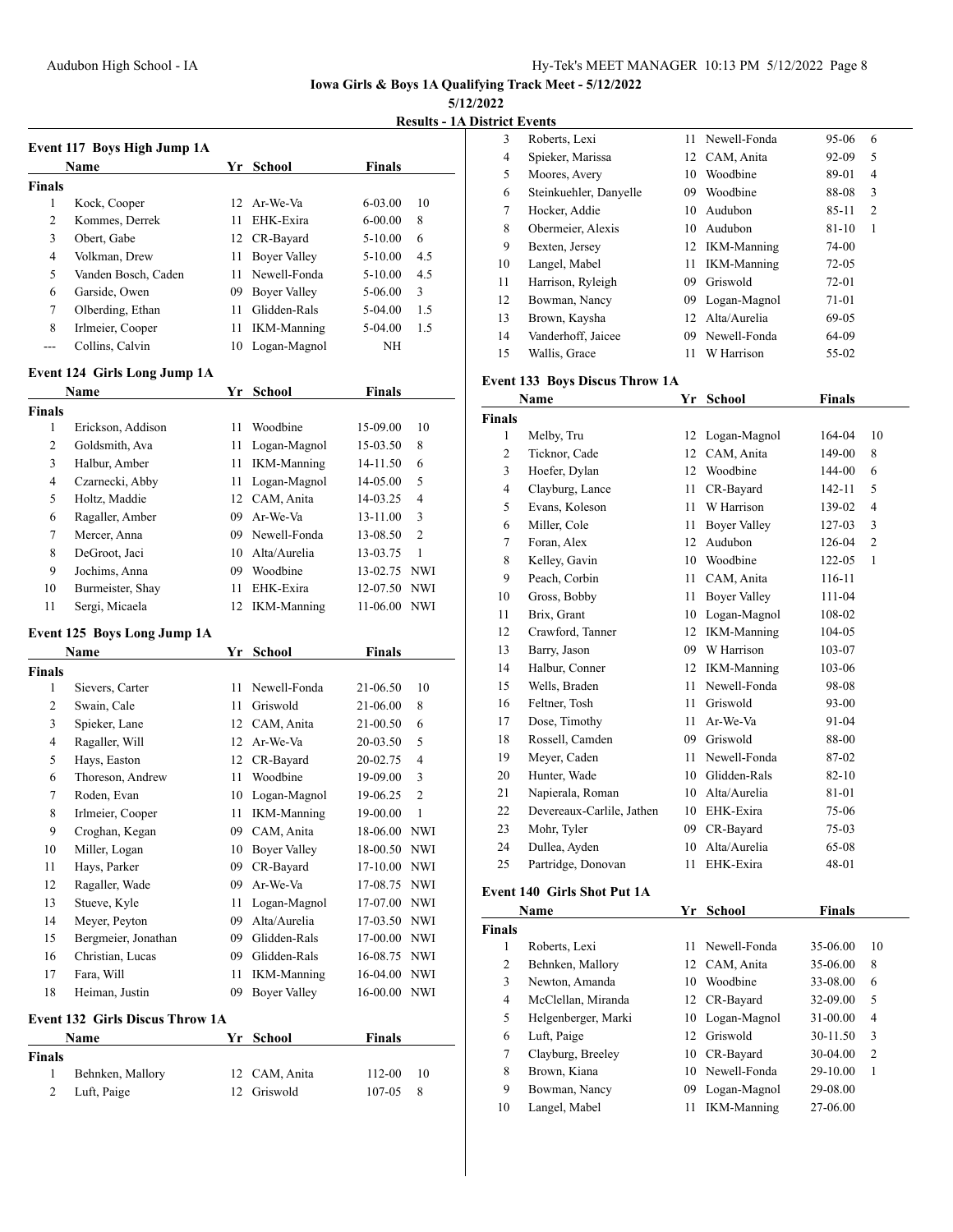**5/12/2022**

**Results - 1A Distr** 

| Finals  (Event 140 Girls Shot Put 1A) |                                           |      |                        |               |    |
|---------------------------------------|-------------------------------------------|------|------------------------|---------------|----|
|                                       | Name                                      |      | Yr School              | <b>Finals</b> |    |
| 11                                    | Hunt, Karys                               | 11 - | CAM, Anita             | 27-02.00      |    |
| 12                                    | Bexten, Jersey                            | 12   | <b>IKM-Manning</b>     | 27-01.00      |    |
| 13                                    | Obermeier, Alexis                         |      | 10 Audubon             | 26-09.50      |    |
| 14                                    | Schulte, Isabelle                         |      | 09 Boyer Valley        | 26-08.00      |    |
| 15                                    | Lawrenson, Jaysa                          |      | 09 W Harrison          | 25-06.00      |    |
| 16                                    | Walkinshaw, Tessa                         |      | 12 Griswold            | 25-04.00      |    |
| 17                                    | Hocker, Addie                             |      | 10 Audubon             | 25-03.00      |    |
| 18                                    | Stirtz, Tylar                             |      | 09 W Harrison          | 23-08.50      |    |
| 19                                    | Ryherd, Aydison                           |      | 09 Alta/Aurelia        | 22-08.00      |    |
| 20                                    | Brown, Kaysha                             |      | 12 Alta/Aurelia        | 22-06.00      |    |
| 21                                    | Alvarez, Seirra                           |      | 10 Woodbine            | 19-03.00      |    |
|                                       | <b>Event 141 Boys Shot Put 1A</b>         |      |                        |               |    |
|                                       | Name                                      |      | Yr School              | <b>Finals</b> |    |
| <b>Finals</b>                         |                                           |      |                        |               |    |
| 1                                     | Brix, Grant                               |      | 10 Logan-Magnol        | 47-07.50      | 10 |
| 2                                     | Clayburg, Lance                           | 11   | CR-Bayard              | 46-04.00      | 8  |
| 3                                     | Hoefer, Dylan                             |      | 12 Woodbine            | 46-01.00      | 6  |
| 4                                     | Meyer, Caden                              |      | 11 Newell-Fonda        | $42 - 10.00$  | 5  |
| 5                                     | Ferguson, Matt                            |      | 10 Boyer Valley        | 42-05.00      | 4  |
| 6                                     | Melby, Tru                                |      | 12 Logan-Magnol        | 41-05.00      | 3  |
| 7                                     | Halbur, Conner                            |      | 12 IKM-Manning         | 41-03.00      | 2  |
| 8                                     | Kelley, Gavin                             |      | 10 Woodbine            | 39-00.00      | 1  |
| 9                                     | Miller, Cole                              | 11   | <b>Boyer Valley</b>    | 38-09.00      |    |
| 10                                    | Larson, Kaeden                            | 09-  | St. Mary's,            | 38-01.00      |    |
| 11                                    | Hunter, Wade                              |      | 10 Glidden-Rals        | 37-08.00      |    |
| 12                                    | Oglesbee, Reese                           |      | 12 CAM, Anita          | 37-02.00      |    |
| 13                                    | Hensley, Nolan                            |      | 12 CAM, Anita          | 37-00.00      |    |
| 14                                    | Foran, Alex                               |      | 12 Audubon             | 36-01.00      |    |
| 14                                    | Wells, Braden                             |      | 11 Newell-Fonda        | 36-01.00      |    |
| 14                                    | Hanson, Jay                               |      | 12 Alta/Aurelia        | 36-01.00      |    |
| 17                                    | Villanueva, Alex                          |      | 10 IKM-Manning         | 34-07.00      |    |
| 18                                    | Barajas, Angel                            |      | 09 Alta/Aurelia        | 34-03.00      |    |
| 19                                    | Stolz, Gunner                             | 11   | W Harrison             | 32-07.00      |    |
| 20                                    | Nelson, Josh                              |      | 09 EHK-Exira           | 30-03.00      |    |
| 21                                    | Rossell, Camden                           | 09   | Griswold               | 29-10.00      |    |
| 22                                    | Radcliff, Jackson                         |      | 10 EHK-Exira           | 28-09.00      |    |
| 23                                    | Dickman, Colton                           | 11   | W Harrison             | 28-00.00      |    |
| 24                                    | Taylor, Shane                             | 09   | Griswold               | 26-10.00      |    |
| 25                                    | Dose, Timothy                             | 11   | Ar-We-Va               | 26-07.00      |    |
| 26                                    | Mohr, Tyler                               | 09   | CR-Bayard              | 25-10.00      |    |
|                                       | <b>Event 148 Girls Distance Medley 1A</b> |      |                        |               |    |
|                                       | Team                                      |      | <b>Relay</b>           | <b>Finals</b> |    |
| <b>Finals</b>                         |                                           |      |                        |               |    |
| 1                                     | Audubon                                   |      | 1                      | 4:25.60       | 10 |
|                                       | 1) Steckler, Madison 11                   |      | 2) Zaiger, Abigail 12  |               |    |
|                                       | 3) Nielsen, Mattie 10                     |      | 4) Thygesen, Hannah 12 |               |    |
| 2                                     | Alta/Aurelia                              |      | 1                      | 4:28.82       | 8  |
|                                       | 1) Kueny, Maria 12                        |      | 2) Watts, Allison 10   |               |    |

3) Engelmann, Brielle 11 4) Peterson, Nora 09 3 Newell-Fonda 1 4:33.37 6

1) Walker, Mia 11 2) Walker, Mary 11<br>3) Sievers, Macy 12 4) Jungers, Kierra 10

4) Jungers, Kierra 10

|   | ict Events               |   |                         |                |
|---|--------------------------|---|-------------------------|----------------|
| 4 | <b>IKM-Manning</b>       | 1 | 4:40.11                 | 5              |
|   | 1) Fernandez, Sofia 11   |   | 2) Snyder, Madelyn 11   |                |
|   | 3) Beckendorf, Taylor 09 |   | 4) Stribe, Julianna 11  |                |
| 5 | Boyer Valley             | 1 | 4:52.59                 | 4              |
|   | 1) Seuntjens, Anna 10    |   | 2) Malone, Lauren 10    |                |
|   | $3)$ Oday, Jess 10       |   | 4) Gorham, Clara 09     |                |
| 6 | Logan-Magnolia           | 1 | 4:56.36                 | 3              |
|   | 1) Hochstein, Kiera 10   |   | 2) Czarnecki, Abby 11   |                |
|   | 3) Evans, Amelia 12      |   | 4) Hornbeck, Greylan 11 |                |
| 7 | Griswold                 | 1 | 5:01.75                 | $\overline{c}$ |
|   | 1) Hering, Kyleigh 09    |   | 2) Peterson, Erynn 11   |                |
|   | 3) Adams, Addison 09     |   | 4) Reynolds, Dakota 10  |                |
| 8 | Glidden-Ralston          | 1 | 5:09.67                 | 1              |
|   | 1) Bennett, Savannah 10  |   | 2) Tuel, Morgan 11      |                |
|   | 3) Janssen, Tiela 10     |   | 4) Nelson, Alexia 12    |                |
| 9 | Woodbine                 | 1 | 5:22.95                 |                |
|   | 1) Jochims, Anna 09      |   | 2) Thomas, Madison 10   |                |
|   | 3) Gray, Jersey 10       |   | 4) Ostman, Lara 12      |                |
|   | CAM, Anita               | 1 | DQ                      |                |
|   | 1) Platt, Jenna 10       |   | 2) Lund, Raelyn 09      |                |
|   | 3) Tibken, Abby 11       |   | 4) Chaney, Lyndsey 09   |                |

### **Event 154 Boys 4x110 Meter Shuttle Hurdle 1A**

|                | Team                      | Relay        | <b>Finals</b>             |                |
|----------------|---------------------------|--------------|---------------------------|----------------|
| <b>Finals</b>  |                           |              |                           |                |
| 1              | Audubon                   | 1            | 1:02.61                   | 10             |
|                | 1) Olsen, Aaron 09        |              | 2) Jensen, Brandon 12     |                |
|                | 3) Andreasen, Carter 12   |              | 4) Smith, Gavin 12        |                |
| $\overline{2}$ | CAM, Anita                | $\mathbf{1}$ | 1:03.11                   | 8              |
|                | 1) Follmann, Jack 10      |              | 2) Kauffman, Joe 12       |                |
|                | 3) Maas, Cale 11          |              | 4) Foreman, Sam 11        |                |
| 3              | Woodbine                  | $\mathbf{1}$ | 1:05.97                   | 6              |
|                | 1) Wright, Nathan 12      |              | 2) Brown, Justin 12       |                |
|                | 3) Thoreson, Andrew 11    |              | 4) Cline, Cameron 11      |                |
| $\overline{4}$ | Ar-We-Va                  | $\mathbf{1}$ | 1:06.66                   | 5              |
|                | 1) Ragaller, Will 12      |              | 2) Kirsch, Conner 12      |                |
|                | 3) Kirsch, Braeden 12     |              | 4) Kock, Cooper 12        |                |
| 5              | Logan-Magnolia            | 1            | 1:06.93                   | 4              |
|                | 1) Roden, Evan 10         |              | 2) Christensen, Harley 11 |                |
|                | 3) Collins, Calvin 10     |              | 4) Wallis, Calvin 11      |                |
| 6              | CR-Bayard                 | $\mathbf{1}$ | 1:07.81                   | 3              |
|                | 1) Obert, Lucas 09        |              | 2) Hays, Parker 09        |                |
|                | 3) Clayburg, Lance 11     |              | 4) Oswald, Tanner 12      |                |
| 7              | Glidden-Ralston           | 1            | 1:08.49                   | $\overline{c}$ |
|                | 1) Soyer, Carter 12       |              | 2) Hein, Waylon 09        |                |
|                | 3) Bergmeier, Jonathan 09 |              | 4) Olberding, Ethan 11    |                |
| 8              | <b>IKM-Manning</b>        | 1            | 1:11.78                   | 1              |
|                | 1) Blom, Brody 12         |              | 2) Hinners, Reed 11       |                |
|                | 3) Barry, Treyton 12      |              | 4) Fara, Will 11          |                |
| 9              | Alta/Aurelia              | 1            | 1:14.81                   |                |
|                | 1) Barnes, Mason 10       |              | 2) White, Joe 10          |                |
|                | 3) Meyer, Peyton 09       |              | 4) Manuel, Darnold 09     |                |
| 10             | <b>Boyer Valley</b>       | 1            | 1:20.89                   |                |
|                | 1) Lantz, Ben 10          |              | 2) Berens, Jacob 10       |                |
|                | 3) Heiman, Justin 09      |              | 4) Miller, Logan 10       |                |